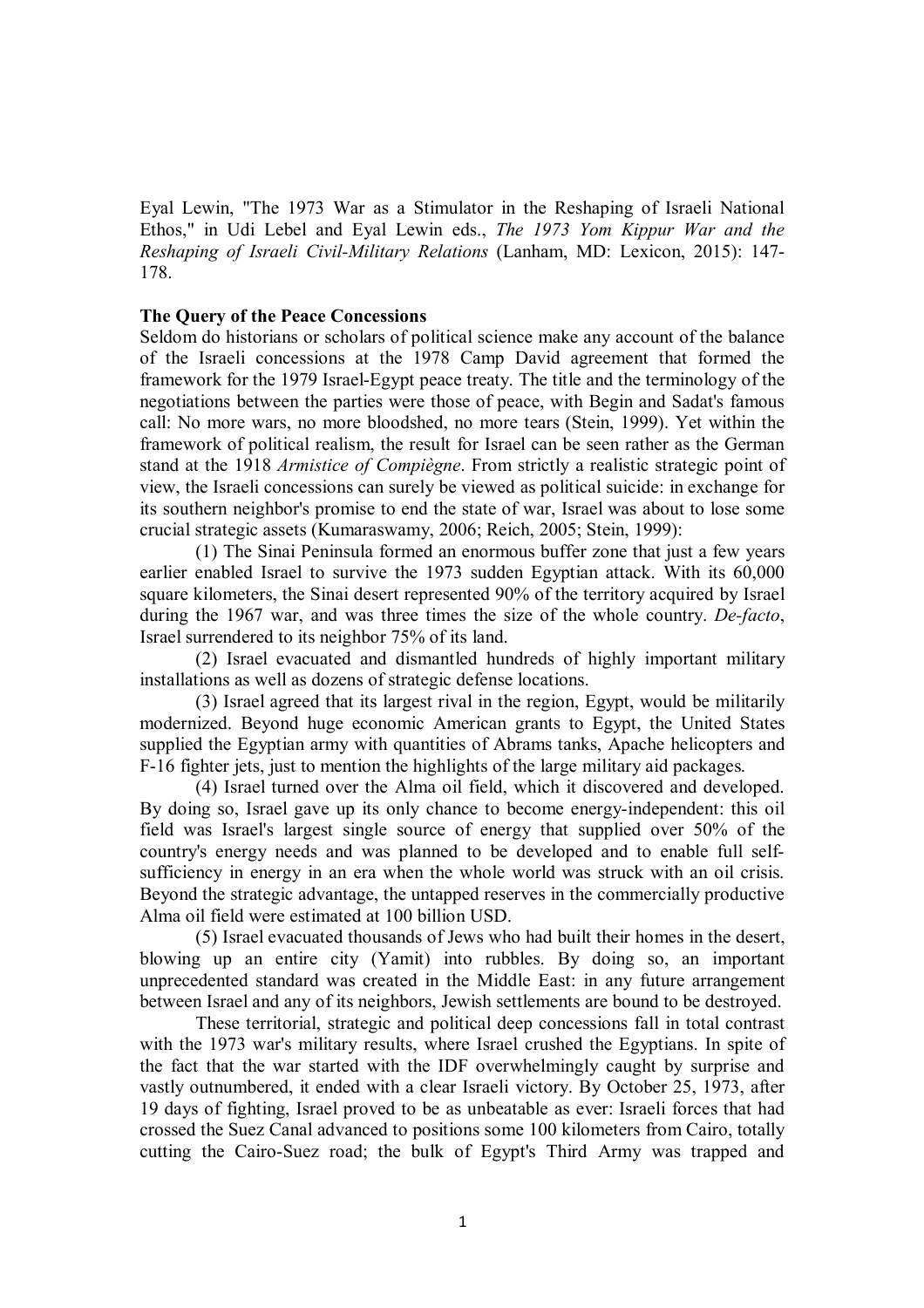besieged, tens of thousands of Egyptian soldiers encircled, and the Egyptians and their Soviet patrons urging for ceasefire (Herzog, 2003).

One explanation for the puzzling contrast between the deep Israeli concessions and the victorious results of the 1973 war could be that Israeli policymakers were, in a Wilsonianistic manner, idealistic ones. Political scientist Hedley Bull defined idealistic idealism in international relations as the belief in progress, and particularly as the conviction that the system that had given rise to war was capable of being transformed into a fundamentally peaceful and just one (Bull, 1977). Indeed, proponents of the late Menachem Begin refer to the Israeli Prime Minister as a leader driven by deep humanistic ideological attitudes and as the chief advocate of liberal attitudes of peace and justice (Avner, 2010; Haber, 1978; Naor, 1993).

Yet an idealistic portrayal of Israel's leadership falls short of explaining the vast majority that supported the peace terms in the Knesset as well as within the population at large. Moreover, such description totally contradicts the more common evaluation of Israeli decision-makers who are more often counted to be rather realistic leaders. Efraim Inbar, a political scientist and a former member of the Political Strategic Committee of the National Planning Council, put it very clearly:

Israeli policy-makers have been keenly aware of the pervasive threat to the integrity of national borders in the international system and have assumed that over the long run, no state can ever be certain of its security. Israel's foreign policy elite has always perceived the anarchical nature of international politics […].

Most Israeli leaders have realized that in the real world, threats to national security are omnipresent and that all states attempt to widen their margins of security, even at the expense of their neighbors […]. Thus, within the Israeli political elite, political Realism became the dominant conceptual framework for understanding regional and international politics (Inbar 1999: 54).

Inbar also quotes Prime Minister Yitzhak Rabin, who in the early 1970s defined Israel's existence as a state of dormant war, waking up every few years and turning into an active violent confrontation. The Thomas Hobbes view of Middle Eastern geopolitics, held by Israelis throughout decades, was supported by a history of Israel's constant warfare with its Arab neighbors who from its very foundation in May 1948 were determined to destroy it. Because Israel had to encounter repeated rounds of warfare, it had to produce each time a retaliating reputation of intolerance to Arab attacks and to force its Arab neighbors to accept it as unchallengeable (Brooks, 1997; Sachar, 1981; 1996).

If such was the case, then, the puzzle remains: how come a fragile state in a hostile neighborhood willingly hands out its major strategic and economic assets? How come the people who have experienced existential threats just few years earlier, were now willing to generously yield most of the country's territorial advantages, earned not so long ago by blood and tears? One possible answer is the changing tides between two rival forms of ethos within the Israeli society: the ethos of conflict and the peace ethos.

In this chapter, the ethos clash is defined and the two forms of ethos are portrayed through extracts from hundreds of testimonies of soldiers who fought the 1973 war and citizens who experienced it. Understanding the competing forms of ethos within Israeli society, and the heights that the clash between them reached relating to the 1973 war will enable us to understand not only Israeli concessions in the 1978 Camp-David agreement but also the Israeli public support for the Oslo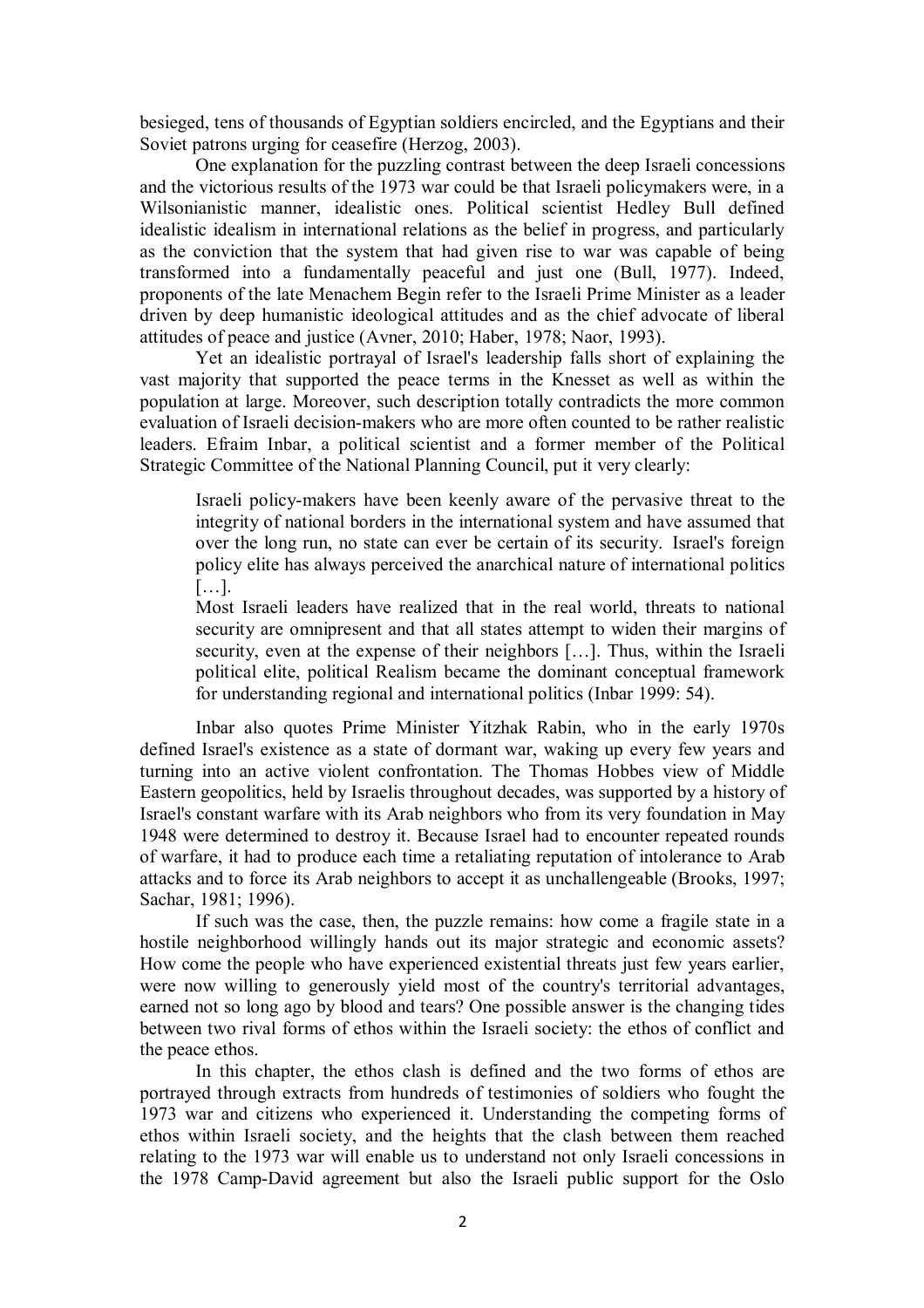accords, and most importantly – an Israeli possible wide consensus over further future concessions, even those that might strategically endanger Israel's very existence.

## **Ethos Clash in Israeli Society**

Ethos is widely defined as the configuration of central societal beliefs that provide particular orientation to a society. It combines dominant societal beliefs in a particular structure, and lends meaning to a specific group's societal life (Bar-Tal, 2000). The national ethos of a country is the array of particularistic shared values and traditions from which a people's images of its future and its past are envisioned. The ethos integrates the community into a unit believing in a common mutual destiny, and forms the foundation for its unique identity as a distinctive social group. The integrative ethos is also the moral source for the national community's informal social controls; it enforces commitments upon society and drives its members into a largely voluntary social order. Thus, the ethos of a nation holds in fact one of the most important keys to a people's ability to unite into a cohesive society (Etzioni, 2009).

The use of the expression in political science goes back to the German romanticism of the late  $18<sup>th</sup>$  century with philosopher Johann Gottfried Herder introducing the term *Zeitgeist*, which translates into "the spirit of the age." Inspired by philosopher Friedrich Hegel's concept of mind and moral fiber, Herder spoke of the cultural, ethical and political climate in which a nation evolves and crystallizes (Barnard, 2003). These ideas project a strong association between the ethos of a nation and representations of the long history that the nation claims to have. The features of a community, some scholars claim, originated in the historical stages when the mental maps of the people, their prevailing culture, norms and ideas had first been cultivated (Rothstein, 2000).

This attitude corresponds also with the writings of sociologist Maurice Halbwachs, considered to have been the first to use the concept of collective memory. Building upon the ideas of philosopher Henri Bergson, who distinguished between a memory of a specific event and a memory of enduring attitudes, and on the sociocultural accounts of sociologist Emile Durkheim who had indicated the manners in which Australian Aborigines had preserved the sacred values and rituals in their communities, Halbwachs spoke of a group memory that was shared by its members, passed on, and constructed by the social group (Halbwachs, [1952] 1992).

According to the advocates of collective remembrance who have followed Halbwachs, among them historians Marc Bloch and Aby Warburg, a social group's common recollection is a contested ideological terrain, where different actors try to establish their particular interpretation of the past as the only way in which their particular group should comprehend its history. Society's collective remembrance is an ongoing process that unites the group according to the ideological perceptions and the common ethics that are derived from its told and retold history (Durkheim 1995; Halbwachs, 1992; Rothstein, 2000; Russell, 2007).

Brooding over a century of bloodshed, late twentieth century scholars have added critical insights to the comprehension of collective memory, particularly in its national contexts. Historians Eric Hobsbaum and Terence Ranger have gathered studies where some of the traditions which we tend to refer to as very ancient ones are examined; it seems that various European traditions did not originate through centuries of practice but were rather invented comparatively recently. The creation of Welsh and Scottish national culture, for example, does not necessarily date back earlier than the nineteenth century; neither do British royal rituals of the twentieth century. The very name of Hobsbaum and Ranger's edited book leads to the idea of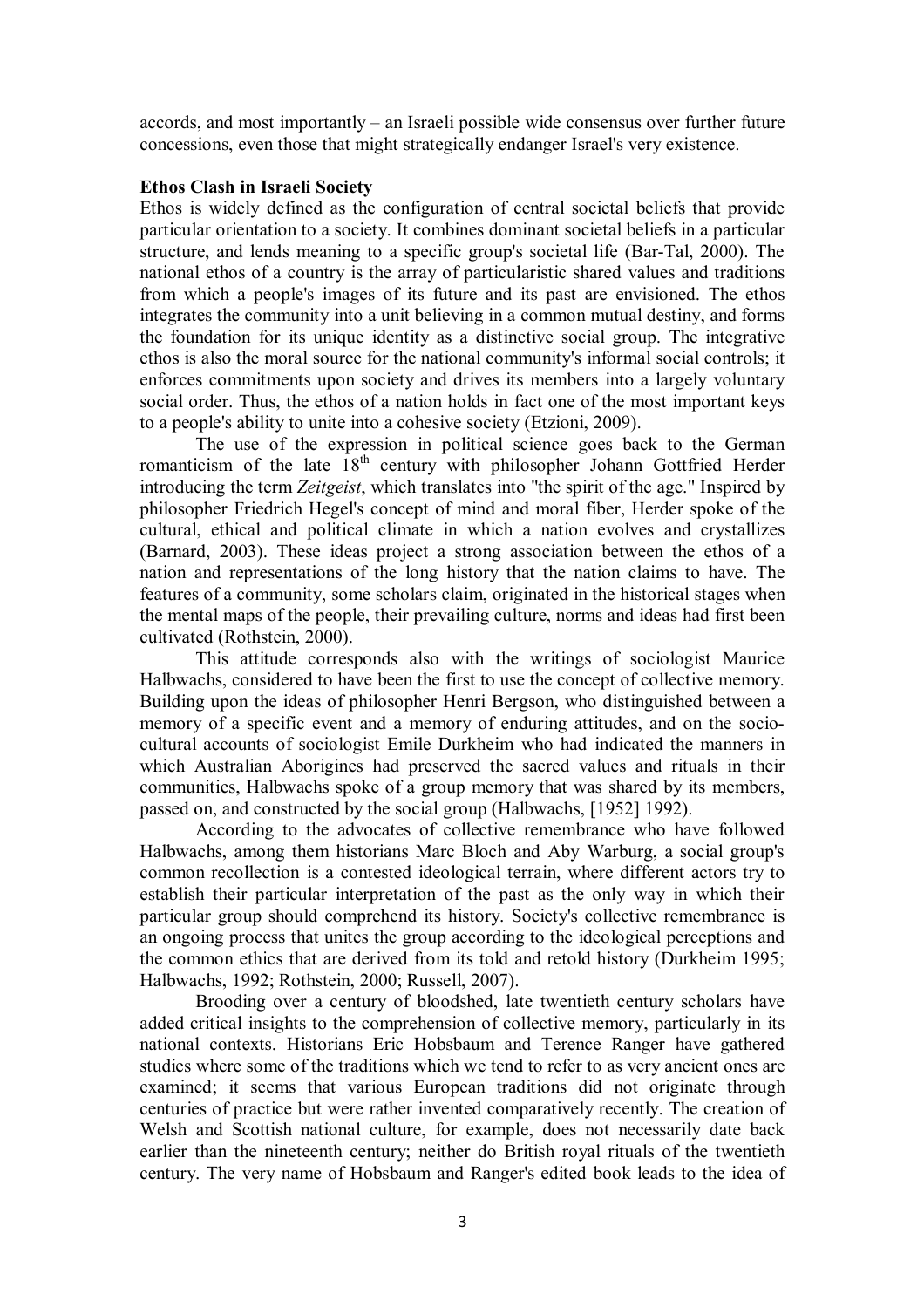the artificiality of social cultures: *The Invention of Traditions*. The major thread of thought in the book is how constructed versions of the past, and of the continuity between past and present, form a mechanism with which modern societies establish social cohesion, legitimize authority and socialize populations into a common culture. In fact, Hobsbaum refers to a politics of memory, analyzing how national ethos is institutionalized through the exercise of social engineering (Hobsbaum, 1983).

Other scholars too claimed that statist ideologies involve a manipulation of space and time in order to legitimate a monopoly on administrative control. National history, according to this point of view, is based on nothing more than false unity designed through an elite's conquest of historical awareness. These scholars also point out how national states all over the world exploit professional historical research and shift their peoples' center of collective memory from the temple and its priests to the university and its professors, from a religious set of myths to a political narrative, relying on a subjective interpretation of history at best (Duara, 1995; Levi-Strauss, 1979; Smith, 1986).

Whether judging the phenomenon as a positive one or as a destructive aspect of our society, it seems that decades after Halbwachs, scholars have examined and reexamined his terminology, arriving again and again at the same concept. The basic understanding is that a social remembrance shapes images of the past and draws, by doing so, the lines of political cultural profiles (Fentress & Wickham, 1992; Olick & Levy, 1997).

In its national context, the idea of a collective memory resides deep in international studies theorist Benedict Anderson's comprehension of the nation as an imagined community. The national identity, according to Anderson, has a symbolic and constructed nature, and by utilizing the communications media it is capable of reaching dispersed populations (Anderson, 1983). The collective identity of a nation as a unique combination of a public that shares mutual values and beliefs that lie in its common narratives -- that is, its constructed collective memory -- and of the united role that its members believe fate has destined for them in this world. This is the national ethos, containing the foundation of the collective identity through both a sense of a certain duty that the nation is obligated to fulfill and a set of common goals that is intended for the people as a united entity to achieve (Lewin, 2012).

That being said, one should constantly bear in mind that the term "ethos," particularly national ethos, carries with it more than just the accumulated and interpreted collective remembrance. It encompasses also the enduring shared beliefs that characterize a society. These beliefs are organized around leading themes, myths, values, ideologies, concerns, and the group's self image; they form necessary conditions for the performance of social systems, functioning as lenses through which each member comprehends the spirit of his social group (Bar-Tal, 2000; Giddens, 1984; Somers & Gibson, 1994).

Reality is subjectively interpreted by rival political forces; state formations, parties, movements, and numerous other social agents are all involved in constructing versions of national past, national ethos and national identity that originate from them. In particular, the politics of war remembrance reveal the struggle of various groups to articulate certain narratives and to gain recognition for differing identity structures (Ashplant, Dawson & Roper, 2000).

When examining a country's national resilience during war, a national ethos that corresponds with warfare proves to be an essential factor promoting the chances for victory and survival. Yet beyond the mere existence of such ethos, an examination of its content is needed in order to comprehend its capacities. Inquiring into the nature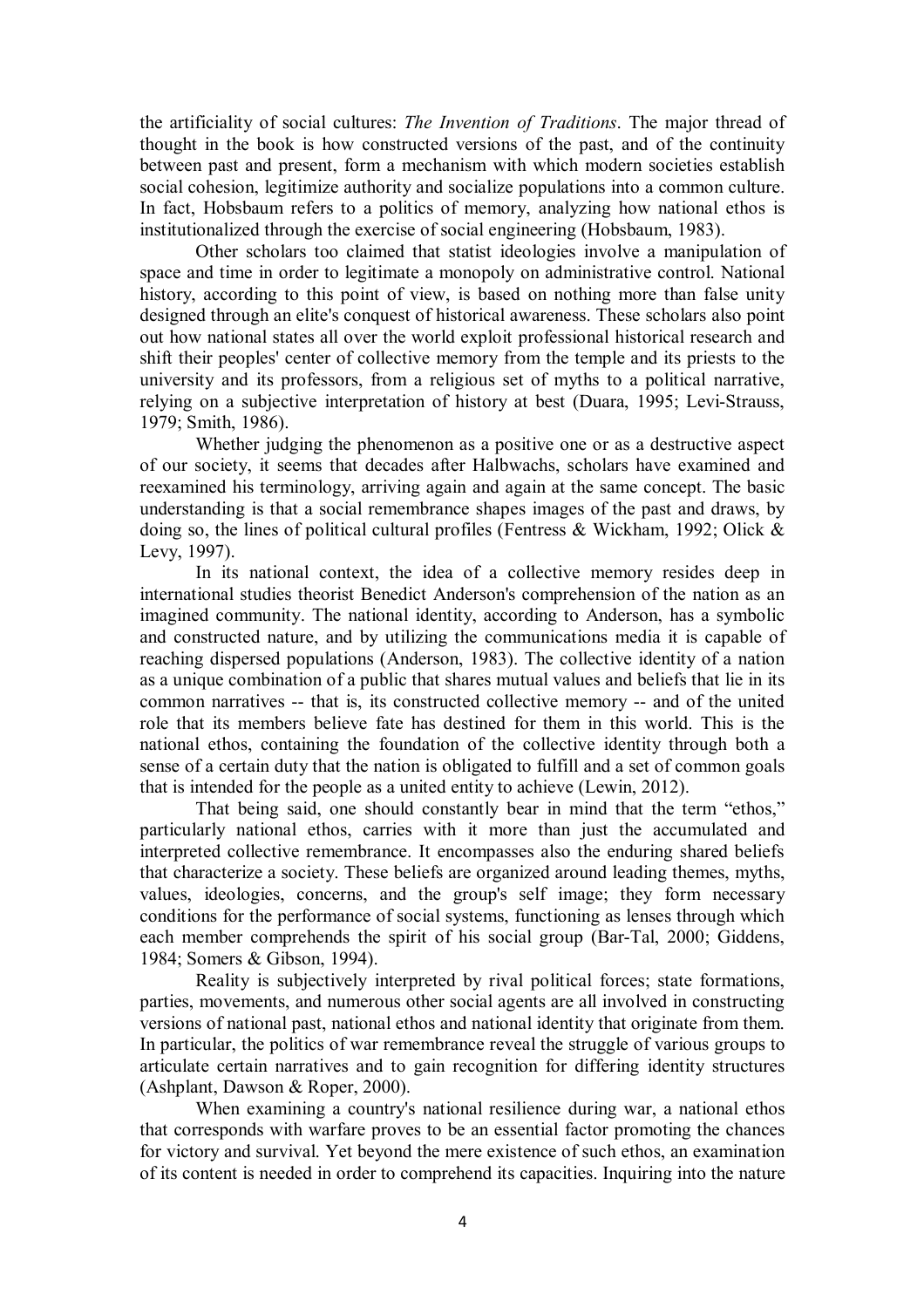of different occurrences of national ethos reveals two distinct forms: a national *ethos of conflict* and a national *peace ethos*. Whereas the former inspires fighting forces and struggling populations, the latter promotes deep beliefs in appeasement, reconciliation and pacification.

The significance of a national ethos of conflict for national resilience during war is immense. A thorough historical research relying on the events of World War II has proved that an ethos of conflict can stimulate mobilization of people into defending their country and serve as an inspiring instrument that will encourage them to bravely protect their national assets. The overwhelming social power of the ethos of conflict makes it an essential condition for a country to win its struggles against violent enemies (Lewin, 2012).

A peace ethos, on the other hand, can hardly tunnel collective energies into tasks where fierce fighting is needed. For instance, as opposed to other case studies of the World War II theater, the national ethos of the Norwegian people was shaped in the form of a peace ethos. The Norwegians viewed themselves to be not only highly democratic, but also to be the carriers of the message of democracy throughout the world. Much of the inspiration and spirit of international peace that laid the foundations of the League of Nations had come, certainly by no coincidence, from the policies and through the active involvement of the Norwegian leadership.

Since national ethos as well as the belief in a national cause had always been very strong within  $20<sup>th</sup>$  century Norwegian culture, in the midst of its outstanding social and economic development, Norway refrained from adequately developing its army. The result was devastating: on April 9, 1940, no more than 15,000 German soldiers took control over the ports of Norway, whose coastal defenses proved impotent because its armament was meager and its people psychologically unprepared for a brutally abrupt transition from peace to war. In the course of several hours, most of the ports were taken and major Norwegian ships were torpedoed, with hundreds of sailors losing their lives. The ethos of a peaceful small country that was destined to inspire large world forces through international political mechanisms had become the foundation of Norwegian politics. However, the winds of war were covering the skies with the dark clouds of aggressive forces; in a world where international rules were no longer honored, where even an invasion into a neighboring country could now be implemented without any declaration of war, the neutral pacifistic international lawabiding ethos proved to be ruinous (Derry, 1957, 1973; Larsen, 1948; Lewin, 2012).

Within the Israeli society, an ongoing arm-wrestling match takes place, where a national ethos of conflict and a national peace ethos are constantly competing in an effort to shape the ideals of the nation and consequently – to influence its future on some of the prominent issues that need a collective decision making. At the beginning of the  $21<sup>st</sup>$  century a clear competition can be delineated between two rival forms of Israeli national ethos: the ethos of conflict, deeply embedded in the traditional Zionist attitudes; and the peace ethos, led primarily by followers of post-Zionist concepts. Some of the topics in dispute, that shape these competing forms of ethos, can clearly be drawn from Israel's fundamental document – the May 14, 1948 proclamation of the state. Other disputed topics have been discerned more recently by scholars of Israeli studies, in particular by political psychologist Danny Bar-Tal (Bar-Tal, 2000). The themes within the various topics are intertwined; they each cause and are caused by one another at the same time.

The ethos of conflict was shaped and carved into the writings and opinions of various Zionist leaders throughout the 20<sup>th</sup> century. Consolidated through decades of political and physical struggle, some of its values have eventually become the very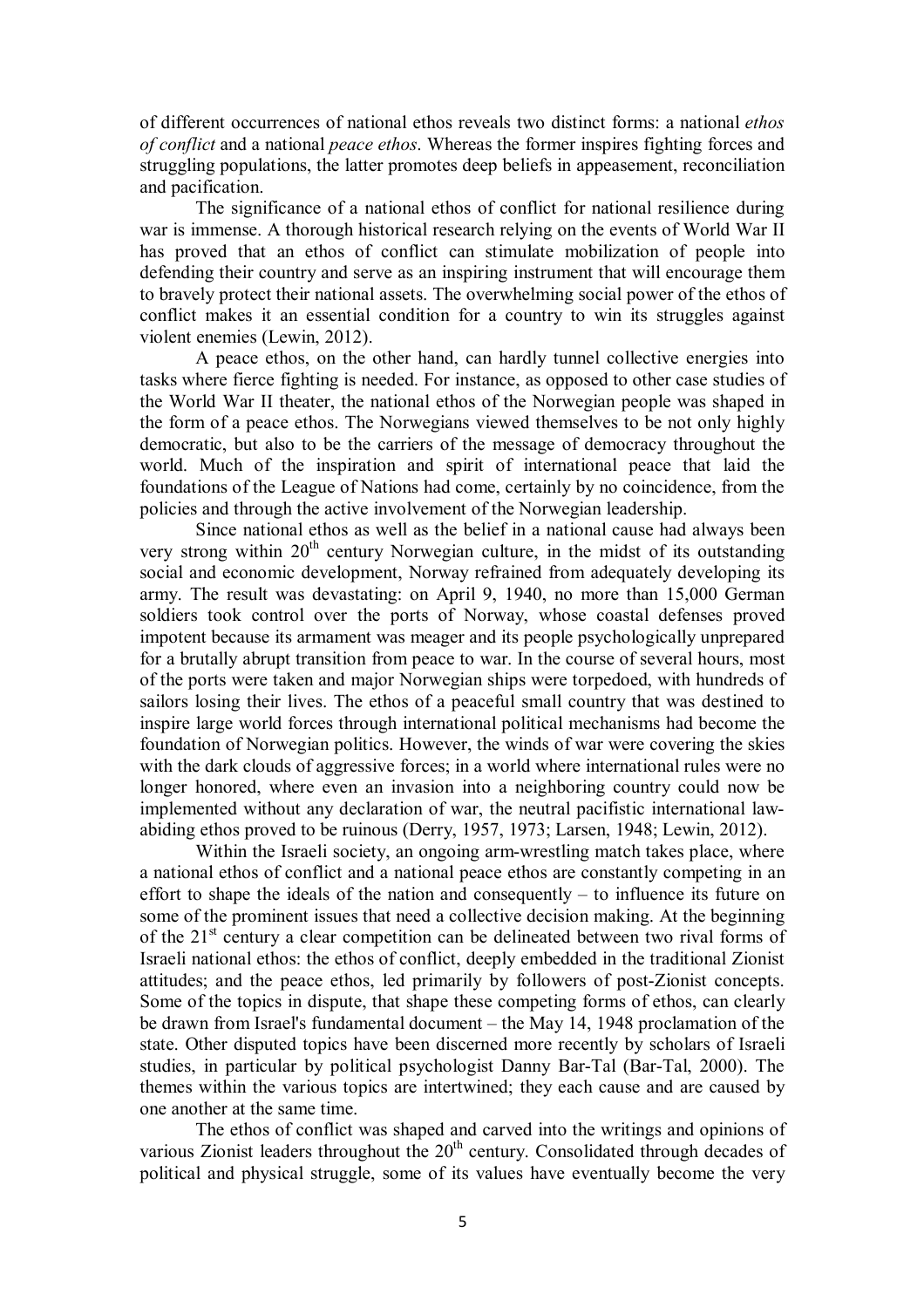principles of the State of Israel. Its core belief is the Zionist ideology and the particular doctrines that derive from it: the moral justification of a Jewish state in the Land of Israel, where all the Jews will gather and sustain their eternal historic continuity as a national community. Parallel doctrines consist of the denial of others' rights to settle the country, particularly the Palestinians, and of viewing their aspirations to do so as proof of vicious intentions to harass the Jewish people. Led by the ethos of conflict, Israeli culture and the Israeli education system established a national identity that was based on the concept that the State of Israel was under a constant and everlasting threat of extinction. In spite of the collective threat, according to the Israeli ethos of conflict, inherent Jewish strength enabled the nation to overcome its enemies by virtue of courage, diligence, ingenuity, and above all – moral superiority (Oren, 2009).

The peace ethos has its roots in a post-Zionist attitude. During the 1980s a group of scholars known as *the new historians* cast doubt on the most basic Zionist ideology that provided the essential justification for Israel's very right to exist. Some of these scholars were more extreme and others were less so, but altogether they drew a new historic picture, furnishing an alternative interpretation of the state's past, viewing the Zionist movement as a militant colonialist endeavor, based on the exploitation, subjugation and uprooting of the Arab population of the country. Sociologist Baruch Kimmerling was perhaps the first to point out how the Jewish state had been built on the ruins of an Arab society that supposedly existed on this territory for hundreds of years. The Jews, following the new historic paradigm, took the 1948 war as an opportunity to violently inherit the country. The formation of Israeli society and the settlement of the land were based on incursion into a populated country and replacing its local indigenous inhabitants (Kimmerling, 1983; Pappe, 1992).

The new historians claim that their novel approach is no more than the natural evolution of political thought once Israeli society experienced a transition from the nation-building phase into an institutionalized phase, transferring its efforts from what had been conceptualized as a struggle for survival into striving to become a mature liberal state. The basic goals of Zionism had long been accomplished, following the post-Zionist concept, and now the time has come for cultural normalization (Ram, 2005).

The rival forms of ethos totally contradict one another, they collide with each other, and they outline one of the deepest ideological cleavages that separates Israeli society – at times even tears it up. No comprehension of the dynamics of Israeli politics can be fully achieved without a fundamental understanding of the clash between these different forms of ethos; no sociological analysis of Israeli society can be complete without an inquiry into these two contradictory doctrinal sets of values and beliefs that split the nation.

As mentioned before, though deep roots for ethos clash can be found in the very early days of modern Zionism, it was the 1973 that gave ethos clash its boost within Israeli society. Peace Now movement, perhaps the ultimate train engine of the peace ethos in Israeli society, was formed in 1978, at a time when the Israeli-Egyptian peace talks seemed to be collapsing. Reserve officers from some IDF top combat units published an open letter to Prime Minister Begin in which they warned that the historic opportunity for peace might be missed lest Israel conclude the negotiations and lead to an agreement. Following the publication of this letter, tens of thousands of Israelis signed petitions in support of the letter, and the Peace Now movement was thus practically established. Tzali Reshef, founder of the movement, claimed that the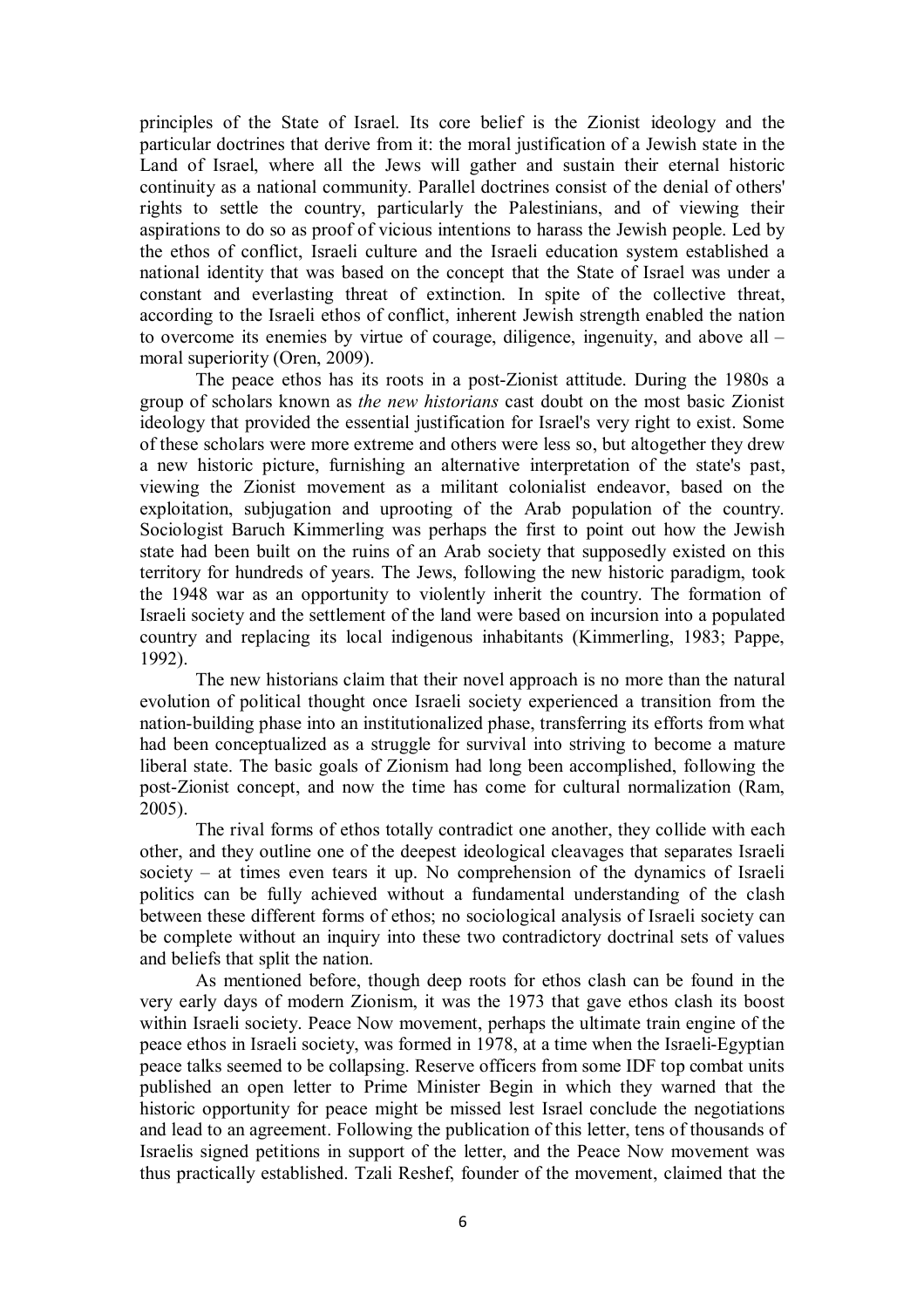1973 war experience shaped the movement leaders' world-view into a liberal one (Reshef, 1996). This theme is also evident in the works and books of other major activists, who connect their political attitudes with their war experiences. Such is the case of author and scriptwriter Benny Barabash, who, as an infantry officer, sustained serious injuries in the 1973 war and several years later would join the Peace Now movement leadership (Barabash, 1994). Yuval Neria, another chief organizer of Peace Now, was awarded the Medal of Valor, the highest decoration for combat bravery in Israel, due to his part in the battles in the Sinai Peninsula. He testified clearly that (Gvirtz, 1993: 5): "[…] the letter was a direct result of our part in the war. We had witnessed hell and  $[now]$  we had to warn against it".

Each ethos has its reasoning, its inherent logic, its historic origins, and theories of social science that can explain the background for its development. The basic themes of the rival forms of ethos are located both in the predominant document of Zionist existence -- namely, the proclamation of the state -- as well as in studies by political psychologists researching Israel. In all, there are 5 basic topics of national ethos: (1) Jewish attachment to the country; (2) siege mentality; (3) images of the enemy; (4) collective self-identity; (5) patriotism.

### **The Five Themes of Ethos Clash**

#### *(1) Jewish Attachment to the Country*

According to the ethos of conflict, the link between the Jewish people and the country is first of all the bond of the descendants of Abraham, Isaac and Jacob and the Promised Land. The attachment was so strong, that for 2,000 years, ever since their 70 AD expulsion from Palestine by the Romans, Jews have striven continuously to reestablish their bond with the Land of Israel. The fact that during most of the time most of the Jews did not manage to live in Israel is a result of physical barriers laid by foes of the Jewish people. Although it is hard to deny that many chose of their free will to remain in exile, the neglect of the land by successive conquests over the ages and the hazards of travel turned repatriation into a precarious project.

Aside from the fact that in some locations in Israel Jewish families lived uninterruptedly for 2 millennia, such as in the village of Peki'in in Upper Galilee, throughout the centuries the Jewish presence in Israel was renewed again and again (Ashkenazi, 2012). In spite of the conquest of the Holy Land and of the fact that most historical periods were threatening ones for the Jews, each persecution and expulsion in the Diaspora brought a new influx of Jews to the country (Dimont, 1994; Johnson, 1987; Lupovitch, 2010).

When Jews came to the land, in growing numbers as of 1882, they quickly found out that arable land was scarce. The little of it that they could cultivate was almost impossible to purchase, since its Arab owners were landlords who leased the land to local peasants. Eventually, Jewish pioneers had to build their settlements mainly on drained swamp land and on desert land.

The Jewish national awakening of the late  $19<sup>th</sup>$  century focused on the vision of a Jewish civilization that would maintain full, meaningful Jewish life and insure Jewish physical existence. Its major goal was to form a Jewish center in Palestine, universally acknowledged by Jews and non-Jews. Thus, the essence of modern Zionism is based on two predominant premises: (a) Jewish society is a national entity that has an exclusive culture that ought to be developed and preserved; (b) surviving as a national entity can take place only in the land of Israel, where a Jewish homeland has to be rebuilt.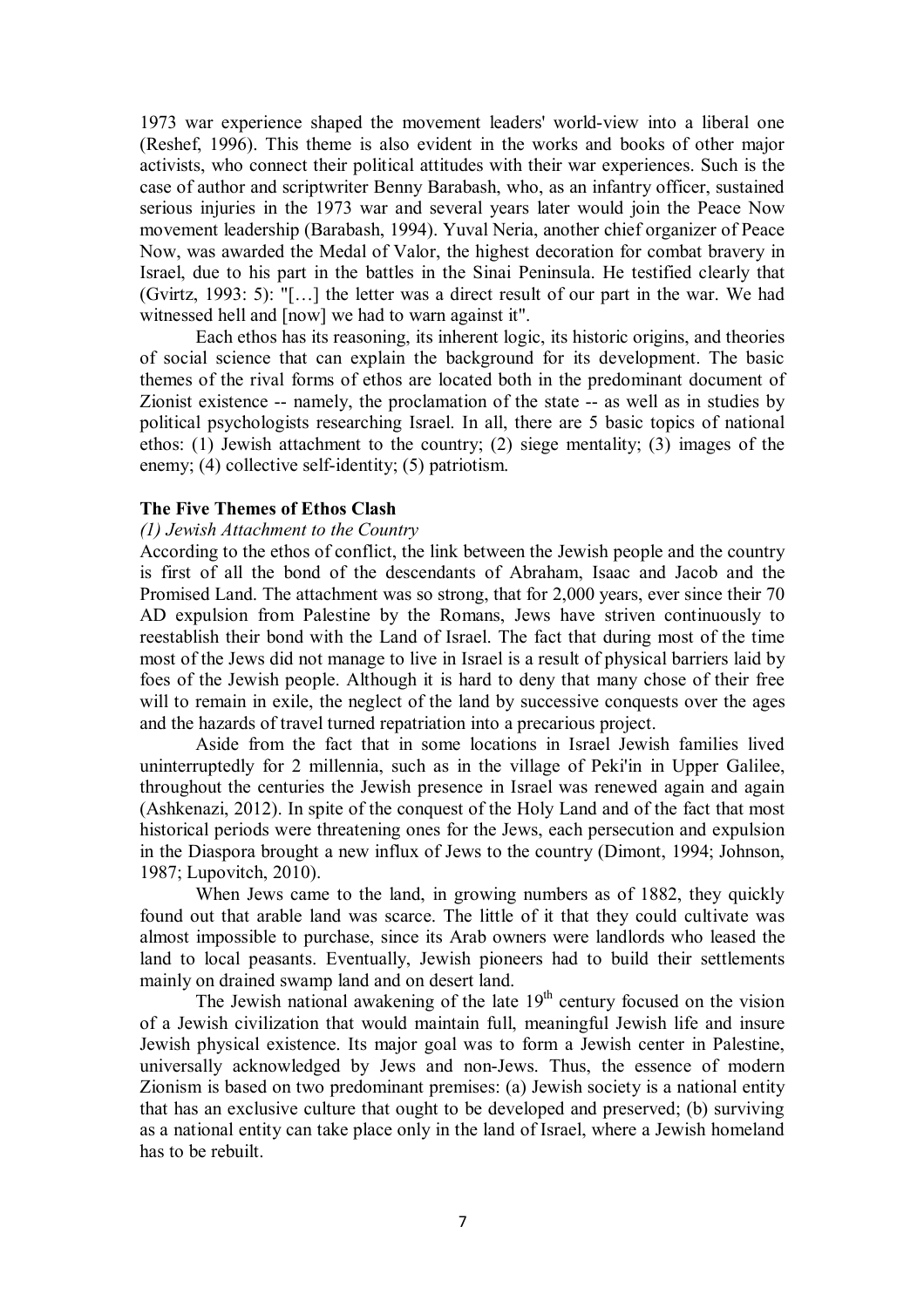Overall, then, the primary task of Zionism and the common denominator of all the currents of Zionist ideology was belief in the gathering of all the Jews in Israel, because only in this specific location could Jewish continuity thrive. Life in Diaspora, according to the Zionist belief, was physically dangerous and morally degrading; nobody could be a proud Jew outside the boundaries of the land of Israel. It was only here, in the Holy Land, that Jews could develop either as individuals or as a society; it was only here that a viable Jewish society could be established and thrive; it was only in that piece of land in the Mediterranean that the vision of Jewish civilization could be implemented (Avineri, 1981; Eisenstadt, 1986; Laqueur, 2003).

This is the background of the ethos of conflict, according to which the land of Israel belonged historically to the Jews, who had never disconnected themselves from the country even through the 2000 years of exile. According to the ethos of conflict, this historic connection still exists and forms the basic right of Jews to claim national ownership of the territory.

According to the peace ethos, on the other hand, Zionism was *de facto* a colonial project, of a Jewish European society that eventually supplanted the Palestinian native population of the country. Proponents of the peace ethos claim that the Jews were not any different than the British settlers in Africa, Asia and India or the French settlers who colonized Algeria, claiming an emotional link to the North African soil. Resembling the Protestant missionaries who penetrated Africa, backed by a supportive infrastructure supplied by Britain, believing that they were cultivating the wildlife of the ignorant inferior local residents, Jewish Zionists were, in their own eyes, the representatives of Britain – the country that would be there for them in the crucial formative years. In fact, in their speeches and writings some of the Zionist leaders even took the English colonies in Egypt as an example to learn from. The Jews, just like the Europeans in various locations around the globe, became an imperialist community that was meant to serve itself and the imperialist powers (Pappe, 2008).

When Theodor Herzl, the founding father of modern Zionism, wrote his vision of a future Jewish state, he expressed it in the following manner: "[…] We should [...] form a part of a wall of defense for Europe in Asia, an outpost of civilization against barbarism (Hertzberg, 1982: 222)."

The Zionists in Palestine, then, were no more than settler colonialists of the Orient; Zionism and European imperialism have epistemologically, historically and politically been intertwined in their view of the Orient as inferior. Sociologist Gershon Shafir, one of the leading proponents of this point of view, claimed that during the last 20 years of the  $19<sup>th</sup>$  century the Zionists created an ethnic plantation colony, by purchasing land and employing local labor; they later adopted a different model, one of pure settlement, where they preferred to exclude the local native workers (Shafir, 1989; 1996).

Moreover, according to the peace ethos believers, the extent to which the Zionist movement spoke of itself in the ideological terms of a Jewish liberation movement, or a national one, never exceeded the instrumental social constructs that enabled an effective implementation of such settler colonialism (Said, 1979; 1992).

Viewing the country as an instrument is typical for many of the soldiers who have experienced the dreads of the 1973 war. Shortly after the 1973 war, journalist Yair Kotler published a book titled "The Shock", containing testimonies of anonymous soldiers of all ranks as well as civilians who had gone through the war. A reserves infantry captain, for example, told him (Kotler, 1974: 61):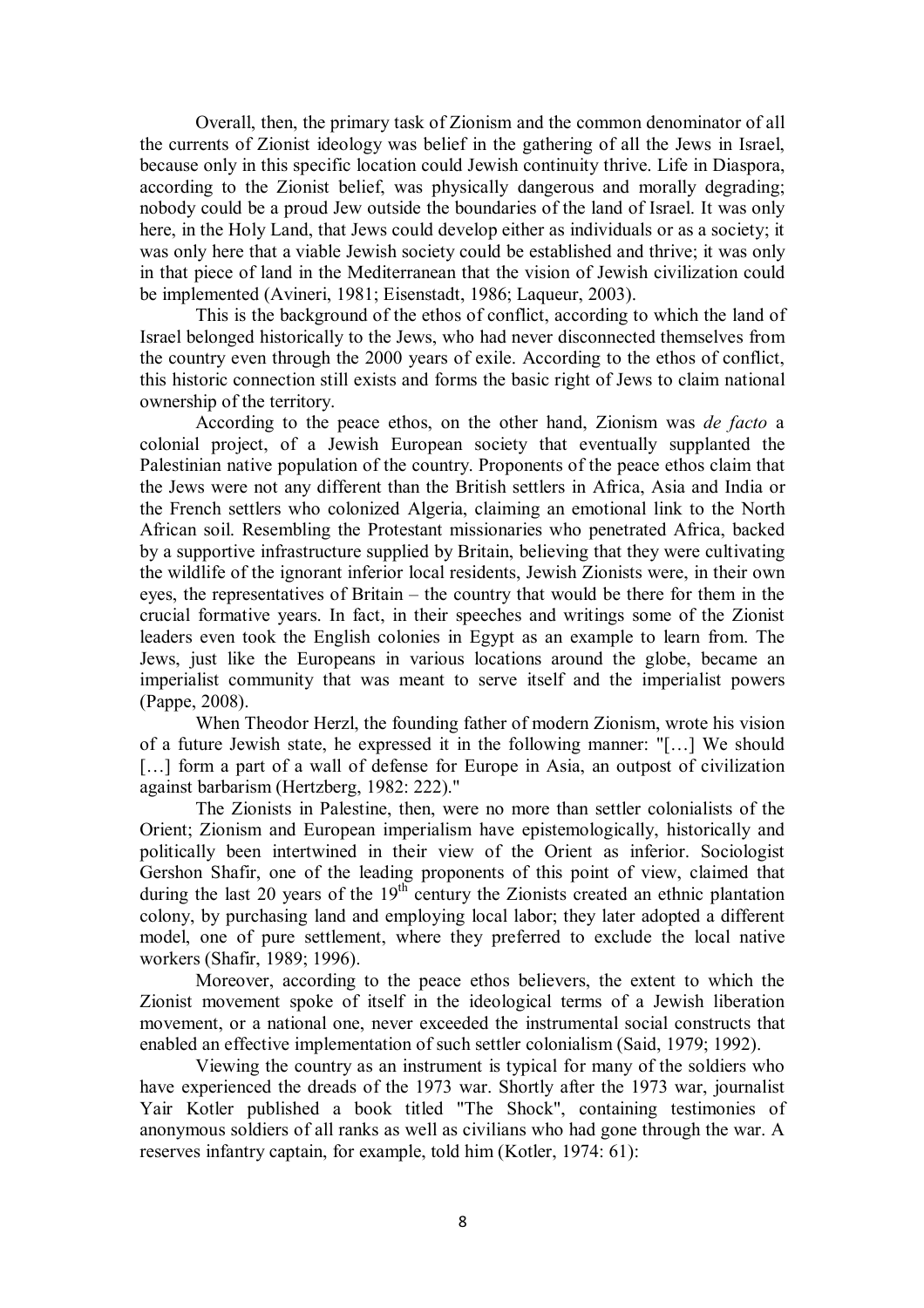Reaching peace is something that depends first of all on us. […] It could very well be that the Egyptians are really afraid from our territorial pretences, [so] what we have to do is to pull out; we should plan a peace initiative. I am willing to give up large portions of the land it that what it takes to reach peace!

#### *(2) Siege Mentality*

Political psychologist Daniel Bar-Tal devoted decades of research to fully comprehend the phenomenon of national siege mentality. He inquired into several examples, taken from current history, of nations in a state of siege mentality: Japan during the 1960s, the Soviet Union until the 1980s, Albania of the 1970s and 1980s, South Africa until the elimination of apartheid, and Iraq of the 1990s. At present, North Korea and Iran are considered to be countries where siege mentality dominates politics (Bar-Tal, 2004).

The ethos of conflict views Israel as still struggling, due to outbreaks of war from time to time, for its safety. Issues of national security are therefore naturally dominant, in line with the way in which perceptions of citizenship and people's political standpoints are formed within this ethos. The more dangerous the situation is perceived to be, the more reality is viewed as a condition of siege under which the whole country is put by its ruthless enemies – the more Israelis identify themselves with the larger national group and the more they are willing to take action even at a price that demands personal sacrifices (Horowitz, 1982; Arian, 1995; Canetti-Nisim, Zaidise & Pedhazur, 2005; Maoz & McCauley, 2008).

The dominant perception of Zionist leaders who maintain the ethos of conflict is that Arab terror and warfare are a continuation of the long history of efforts to destroy the Jewish people. This attitude is echoed in numerous surveys that point out how most Israelis feel that the security of the state and its citizens is under constant threat, and are therefore very concerned with the conditions in which their survival could be guaranteed (Bar-Tal, Jacobson & Klieman, 1998; Stein & Brecher, 1976; Stone, 1982). As a result of these views, security considerations became decisive in the formulation of any Israeli policy; some scholars of Israeli politics even referred to the topic of safekeeping of the state as a supreme cultural symbol in Israel, a culture of security (Ben-Meir, 1995; Horowitz, 1984; Kimmerling, 1985; Lissak, 1993; Peri, 1983).

The sources of the Israeli siege mentality may be found deep in the roots of Jewish tradition. In the Book of Numbers chapter 23 Bil'am speaks of the uniqueness and separateness of Israel among the nations, using the psalm: "the nation shall dwell alone, and not be reckoned among the nations." These words have been comprehended throughout the ages as the formative statement of the relationship between Israel and the nations of the world. The centuries long anti-Semitism all over the globe, as well as Israel's international isolation ever since the establishment of the state, has been taken as proof that it was Jewish destiny to stand apart from all other nations. The notion that Israel is a nation that dwells alone is embedded not only in the long history of pogroms, destruction, and deportations; its key historical origins lie in the memory of the Holocaust. The fact that when millions of Jews were murdered the world remained indifferent has left its mark on future generations. Auschwitz became a symbol and a metaphor for the long -- and eventually, tragic -- Jewish residence in countries of other nationalities in general and in Europe in particular.

Yet the Holocaust, according to the ethos of conflict, was not the last historic experience of a nation that dwells alone. The chronicles of the Jewish-Arab conflict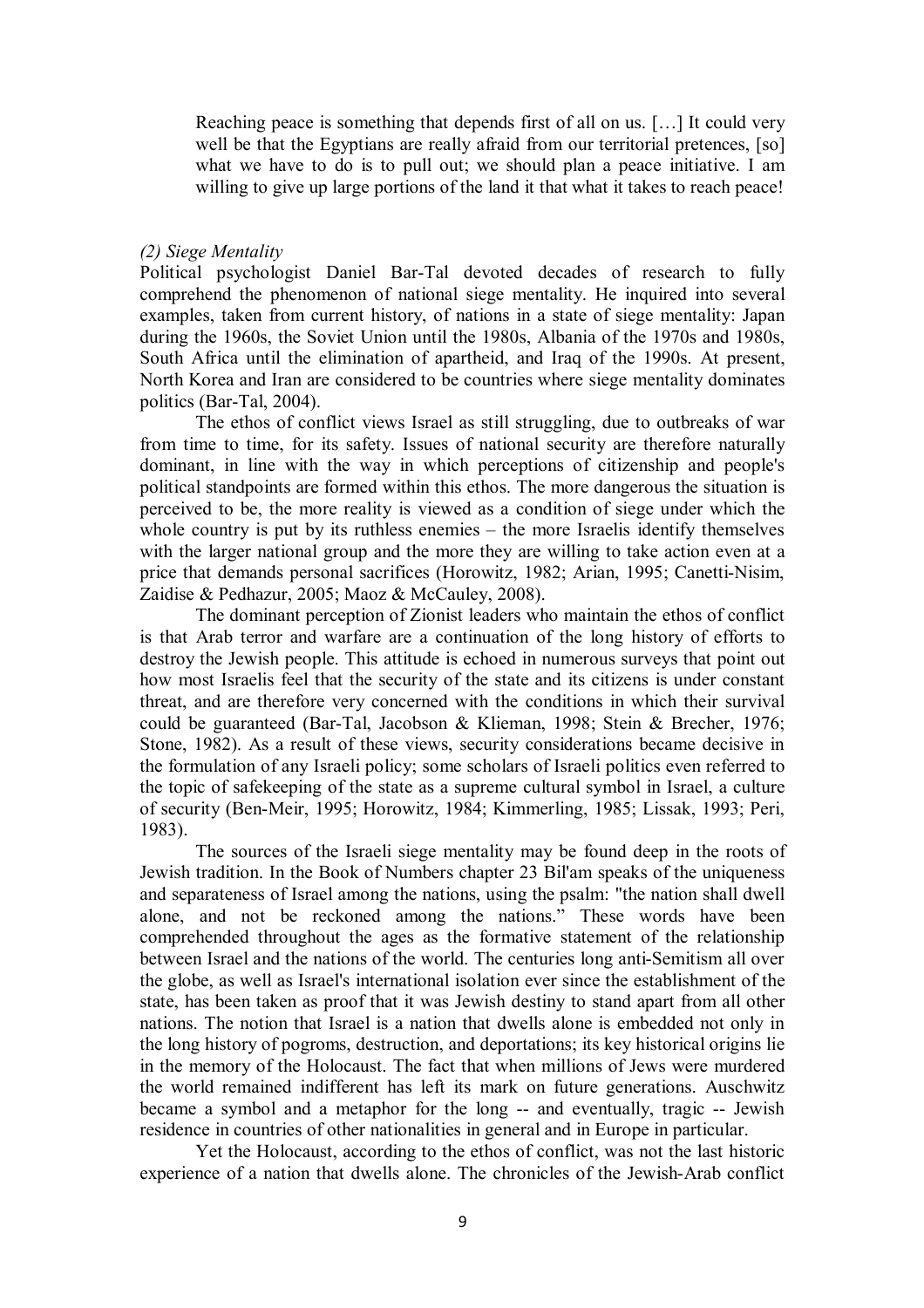contributed to the development of a victimized self-perception and have been viewed as the direct continuation of the persecution of the Jewish people; accordingly, all of Israel's military activities have been perceived as acts of self-defense (Harkabi, 1968; Zafran & Bar-Tal, 2003). The silence and even cooperation of the rest of the world in the face of Arab violence towards Jews is evidence of the continuation of basic attitudes towards Jews throughout history. The outside world is comprehended as inherently unsympathetic towards Jews; it is a hostile territory where anti-Semitism often dictates hate and resentment. The attempts to drive Israel to concessions with its neighboring countries are a trap designed to isolate Israel politically and weaken it militarily. Negotiating the country's security assets, according to the ethos of conflict, can lead nowhere, because all the Arabs want is an opportunity to crush the Jewish state; as for the rest of the world – there is nothing that the State of Israel could do, other than committing national suicide that would satisfy it (Steinberg, 1994).

Things look totally different from the peace ethos point of view; its basic claim is that its rival, the ethos of conflict, has built into the Israeli political culture a threat perception that leads extensively to militarism. Extreme emergencies, during which the very existence of a state is threatened from the outside, draw attention away from lesser domestic disputes and thus contribute to the consolidation of the political community (Evrigenis, 2008). Thus, a fairly cynical, though not necessarily unrealistic, viewpoint leads to the claim, on these grounds, that political leadership had better do its best to keep some of the threats active so that society constantly practices a rally-round-the-flag syndrome (Mueller, 1973).

The Israeli case may not necessarily diverge from that viewpoint, particularly in the eyes of peace ethos advocates. For example, social cleavages concerning internal threats, such as those between pious and secular Jews or between Ashkenazi originated and Sephardic Jews are considered to be often used as tools to manipulate voters (Gordon, 1992). Henry Kissinger is reputed to have said on this matter: "Israel has no foreign policy, only a domestic political system."

The peace ethos views suspiciously the declared existential risks for the State of Israel. Until 1967 the newly founded state was geopolitically fragile, and lacked an appropriate strategic depth; however, over more than four decades things have changed completely, turning defensive existential wars into mostly calculated ones, where the IDF goes into fighting with some important strategic advantages (Cohen, 2008; Handel, 2008).

The concept of a no-choice war, applied mainly to the 1948 war, has been replaced by the claim, held by peace ethos proponents, that Israel has almost always chosen its wars. The retaliatory raids initiated by Israel following the 1948 war are a good example of that. The Israeli leadership planned these raids into Arab territory to act as blows against potential terrorists who planned to infiltrate Israel as well as to provide a deterrent mechanism designed to encourage neighboring Arab countries to prevent border infiltrations. The major Israeli idea was that damage to Arab property and population would be expensive, and would consequently reduce terror attacks (Parker, 1996). However, an escalation in the frequency and scope of Israeli retaliatory raids produced a vicious circle. The Arab side was not deterred, and chose rather to increase the attacks against Israel; Israel, in turn, had to further accelerate the number and effect of the raids. Eventually, the policy of Israeli retaliation prompted the Arabs to continue their attacks as fiercely as they could, and ended up propelling the rounds of violence, concluding with the 1956 war (Khouri, 1985; Morris, 1993).

Even the defensive campaign of 1967, following some peace ethos believers, was not only the reaction against aggressive Arab forces threatening to tear the small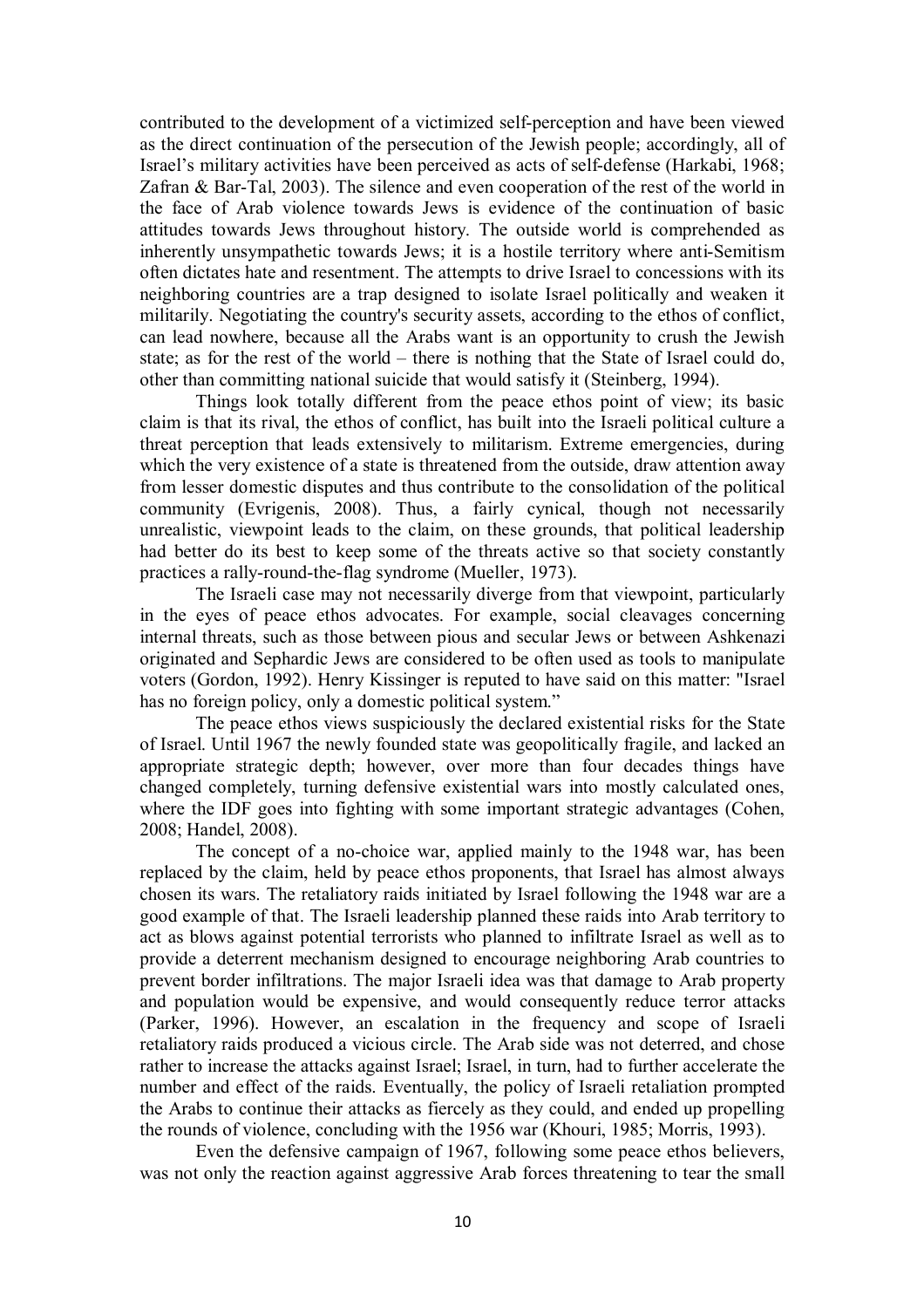country apart, but rather a sequence of quarrelsome Israeli policies. It was the Israeli nuclear breakthrough that convinced Egyptian President Gamal Abdel Nasser to attack before a full manufacturing of an atomic bomb was completed (Aronson, 1992); the frequent use of Israeli air power against the Syrians drove them to what eventually became a violent confrontation (Cohen, 1992), not to mention the fact that capturing the Golan Heights was totally an Israeli initiative unnecessary for the termination of the 1967 war. Also, Israeli economy, and not existential threat, was considered to be the real cause for the 1967 war. With a severe economic crisis and an unemployment rate going as high as 20%, and with manpower draining out as emigration exceeded immigration, Israel simply needed a victorious war in order to completely change its material environment (Hirst, 1984).

Following the 1973 war, one can find more than one testimony yearning to break the siege. A 26-old truck driver who crossed the desert with an ammunition truck and was hit by Egyptian aircraft admits (Kotler, 1974):

I have been through three wars now and I need a rest. I want to go to Germany, Switzerland or Austria. Italy is also an option. All I need is to breathe freely; that's what we all need now.

# *(3) Images of the Enemy*

To a large extent, the ethos of conflict de-legitimizes the Arabs. However, even objective spectators of historical events would find it hard to deny that as far as the image of the Arab as a brutal and barbarian enemy goes, the Arab opponent indeed made this stigmatization an easy job. In thousands of cases, Jews have been brutally murdered ever since they first arrived in 19<sup>th</sup> century Palestine. In fact, one can almost comprehend the history of Zionism as the history of the Jews' murderous encounter with the country's Arab inhabitants.

The many local incidents throughout the centuries add to larger ones, like the 1929 Hebron massacre where suddenly an Arab mob attacked the Jewish community; 67 Jews – men, women, and youngsters – were killed in one day and their homes and synagogues were ransacked (Segev, 2000). During the week following the United Nations' November 29, 1947 resolution on the partition plan, 62 Jews were murdered by Arabs. Arab militias, gangs, and terrorists as well as armies assaulted almost every Jewish village in the country. In mixed cities, like Haifa or Jerusalem's old city, Jewish neighborhoods came under lethal attack. By May 14, 1948, when Ben-Gurion announced that the state was established, a total of 1,256 Jews had been killed, most of them civilians (Franzman, 2007).

Winning the war and signing the 1949 armistice agreements between Israel and its neighbors, supposedly ending hostilities, marked no end to the continuous Arab homicidal campaign. In fact, the scope of Arab terrorism only expanded in frontier settlements as well as in urban population centers, where the targets of atrocious assaults were mainly innocent civilians – men, women and children of all ages alike; anyone who was Jewish was a potential victim of brutality. It should, therefore, come as no surprise that Israelis who hold the ethos of conflict portray Arabs as being eternally bent on destroying Israel and the Jewish people (Bar-Tal & Teichman, 1988; Cohen, 1985; Domb, 1982; Harkabi, 1977; Landau, 1971; Segev, 1984).

Proponents of the peace ethos, however, reject stereotyping Arabs as more brutal than others. They find how historical accounts of the Moslems' attitude toward Jews prove that most of the time tolerance prevailed. Islam disputed both Judaism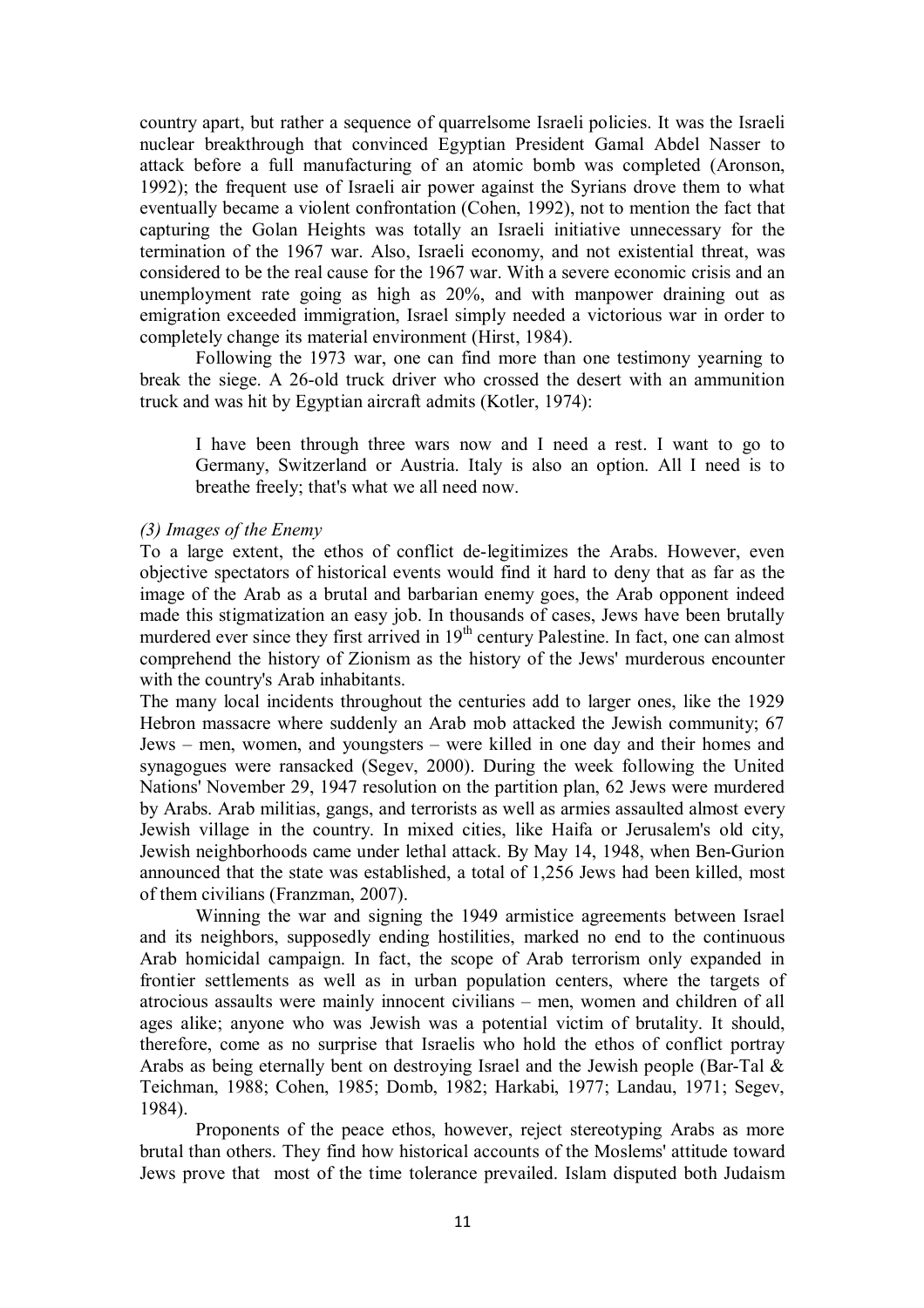and Christianity, but Muhammad demonstrated remarkable respect for each of them, proclaiming freedom of conscience for what he called "the people of the book." The Koranic injunction of *jihad*, the holy war, is reserved rather for the Arab idolaters who refused to accept the theocratic order of the prophet for his people. Towards Jews, Islam had always proved to be a religion of patience and acceptance. Jews throughout history received rather the best treatment from Moslems, who regarded them generously as fellow believers and refrained from allowing religious differences to ruin their good relations (Cohen, 1994; Parkes, 1966; Poliakov, 1975).

Neither do peace ethos proponents find any empiric proof for the claim that Arabs are war mongers or that they have a peculiar tendency toward violence. War, they claim, has been an important component in the formation and existence of peoples throughout the entire history of mankind; nations have readily resorted to violence throughout history and the preparation for conflict has always been a major feature characterizing even the most civilized of societies (House, 2008; O'Sullivan, 1986). Attributing aggression specifically to Arabs overlooks the fact that the entire human species is considered to have long been addicted to war, favoring it over more civilized modes of conflict resolution (Hedges, 2003).

The Arabs, according to the peace ethos, have been known in more than one instance throughout the chronology of the conflict to prove their willingness to put an end to arms. In recent decades, with the opening of diplomatic archives and the exposure of thousands of documents, it seems that Arab quests for peace were perpetually refused by Israel's leaders. An extreme example is the May 1949 peace initiative of the Syrian leader Husni al-Zaim, who offered not an armistice but a fullfledged peace treaty. In spite of the fact that al-Zaim's suggestions, reaching Ben-Gurion's desk directly and indirectly, indicated sincere peace intentions, negotiations with Syria in order to achieve comprehensive peace never took place. Knowing that in order to achieve a peace treaty concessions had to be made, Israel preferred to drag matters out until in due course al-Zaim's reign was ended with a *coup d'etat,* and the old belief that there was nobody for Israel to negotiate with could prevail once again within Israeli society (Rabinovich, 1991; Shlaim, 1986).

Perhaps a leader whose good relations with the Zionist leadership were more famous was Abdullah I, King of Jordan, whose connections with the Jewish Agency started during the 1930s. Until as late as 1950 he initiated peace programs that were secretly negotiated with Israel, but the Israeli government suspended any decision, domestic Palestinian pressure on the king together with Syrian and Egyptian criticism made the signing of a peace treaty difficult, and the negotiations eventually collapsed. The opportunity had been missed; a year later King Abdullah was assassinated, and 17 years afterwards the two countries were back at war. Retrospectively, therefore, peace ethos proponents claim that responsibility for the lost chance cannot be solely laid on the Arab side; rather, they maintain that the Israeli government could have fostered the Jordanian peace initiative and already made a breakthrough in 1950 (Rabinovich, 1991).

Even Egyptian President Anwar el-Sadat's first attempts to achieve peace, according to peace ethos believers, were rejected by an aggressive and somewhat arrogant Israeli leadership, and the chronicles of the years preceding the peace treaty can retrospectively be interpreted as the conjuncture of Egyptian frustration and Israeli indifference towards any option other than eternal war with its neighbor. Confidently counting on the superiority of the Israeli army in any upcoming warfare, Prime Minister Golda Meir represented the Israeli hard-line political mainstream that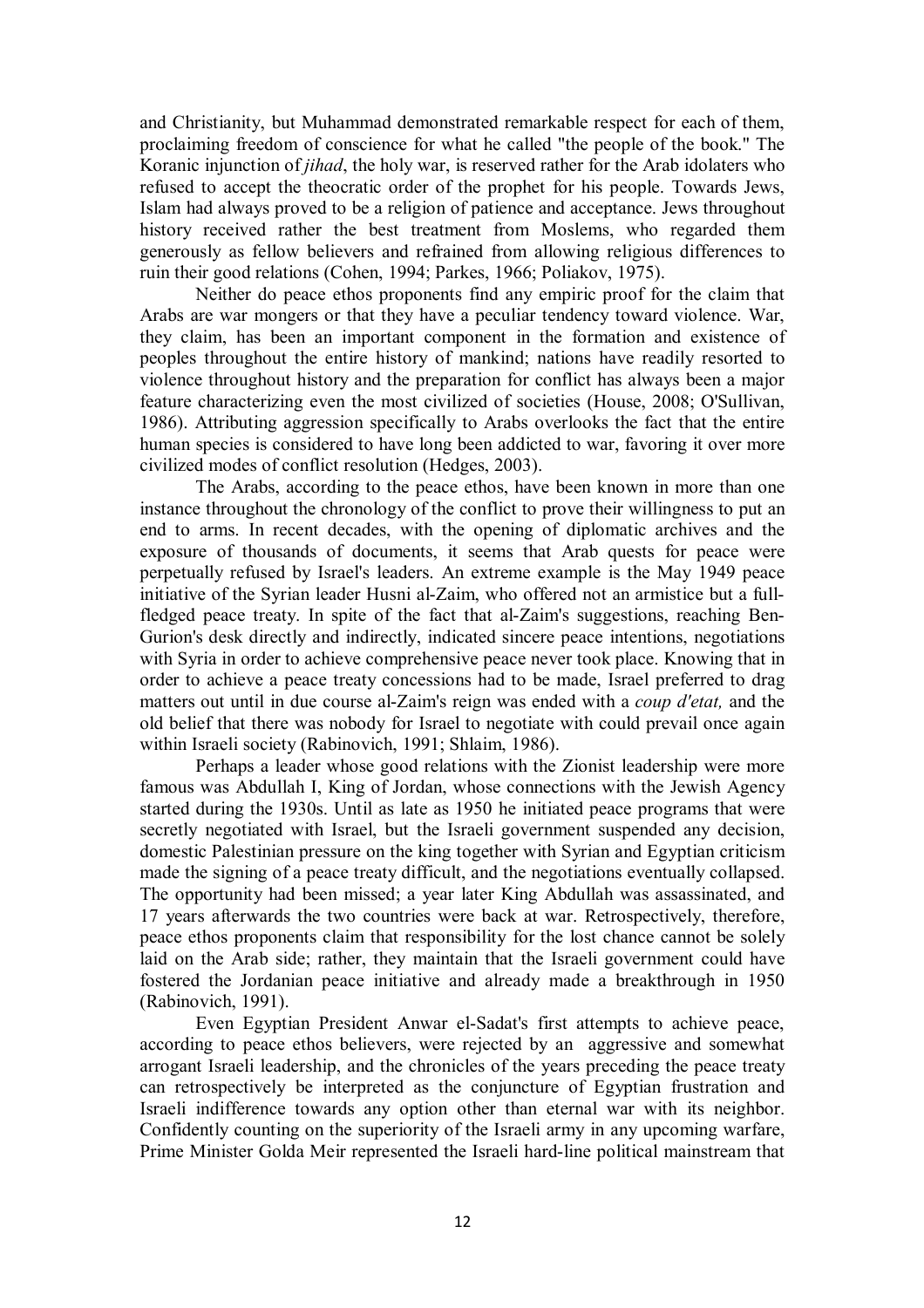was unwilling to enter any negotiations that would essentially lead to deep territorial concessions (Bar-Joseph, 2006; Stork, 1978).

Corresponding with the peace ethos, some observe that overlooking Arab quests for peace hardly occurred only in distant history. Following this observation, King Hussein of Jordan thought along the same lines as Sadat, but preferred to keep such thoughts suppressed because of the regional opposition; even Syria and the PLO reached the point attained by Sadat, and were willing to take the same course over two decades following the Camp David accords (Rubin, 1994).

On March 28, 2007, the Arab Summit Conference in Riyadh, Saudi Arabia, called for a comprehensive peace with Israel. In return for withdrawal from the territories, Israel would be recognized by all 22 Arab countries, and full normalization would be implemented. This announcement was merely a repetition of an identical previous resolution, shaped by the same leadership of the Arab world some five years earlier. According to peace ethos believers, as in numerous instances before, the Israeli leadership hesitated and refused to embrace any such opportunity; once again an Arab inspiration for a comprehensive peace was strangled to death by Israeli disregard and political apathy (Dajani Daoudi, 2009).

A bereaved mother whose son, the commander of a tank company in Sinai, was killed on the second day of the 1973 war, said (Kotler, 1974: 186-187):

[As long as] this land is bleeding, we cannot build it. [...] We must reach an agreement at all costs. Israel cannot build itself on the ruins of other peoples. [...] We ignored them, we thought that we were so much better than them; [but] now that we were struck, perhaps we shall see things differently, perhaps we shall be willing to give peace a chance.

[...] Call them terrorists, call them killers. [But] they are, after all, the people whom we expelled from their homes and from their country. [...] There are [Arab] extremists, but there have always been also progressive [Arabs] who were willing to accept Israel as a fact, particularly after World War II.

## *(4) Collective Self Identity*

The Israeli collective self-esteem, deeply embedded in the ethos of conflict, springs from the invention of the *Sabra*, the Hebrew word for an Israeli-born Jew, as an archetype of a collective figure to be adored and imitated. From its initial stages, Zionist discourse focused on the construction of a new Jew, totally different from the one that inhabited the European surroundings where he was counted to be in exile. Somewhat ironically, the proud leaders of early Zionism adopted the anti-Semitic stereotype of their original group, and viewed the Jew in exile to be uprooted, cowardly, manipulative, old and sickly, helpless and defenseless in the face of pogroms and persecutions. The *Sabra*, the new Jew of the land of Israel, was intended to be the total opposite of this negative perception (Shapira, 1999).

Sociologist Oz Almog indicated that the *Sabras* who led the formation of the Jewish state were born in the 1930s and 1940s, they grew up in pioneering settlements, and they were socialized and educated in light of the communal and national ideals of the Zionist labor movement. Though forming a small minority within the total Jewish population, their cultural influence was tremendous, particularly due to their role in state building. They became *Palmach* commanders, soldiers in the Jewish Brigade of the British army, and, later, officers in the IDF. Their love of the land, their recreational habits of lighting bonfires and collective singing, their bluntness and straightforwardness, together with a puritanical attitude,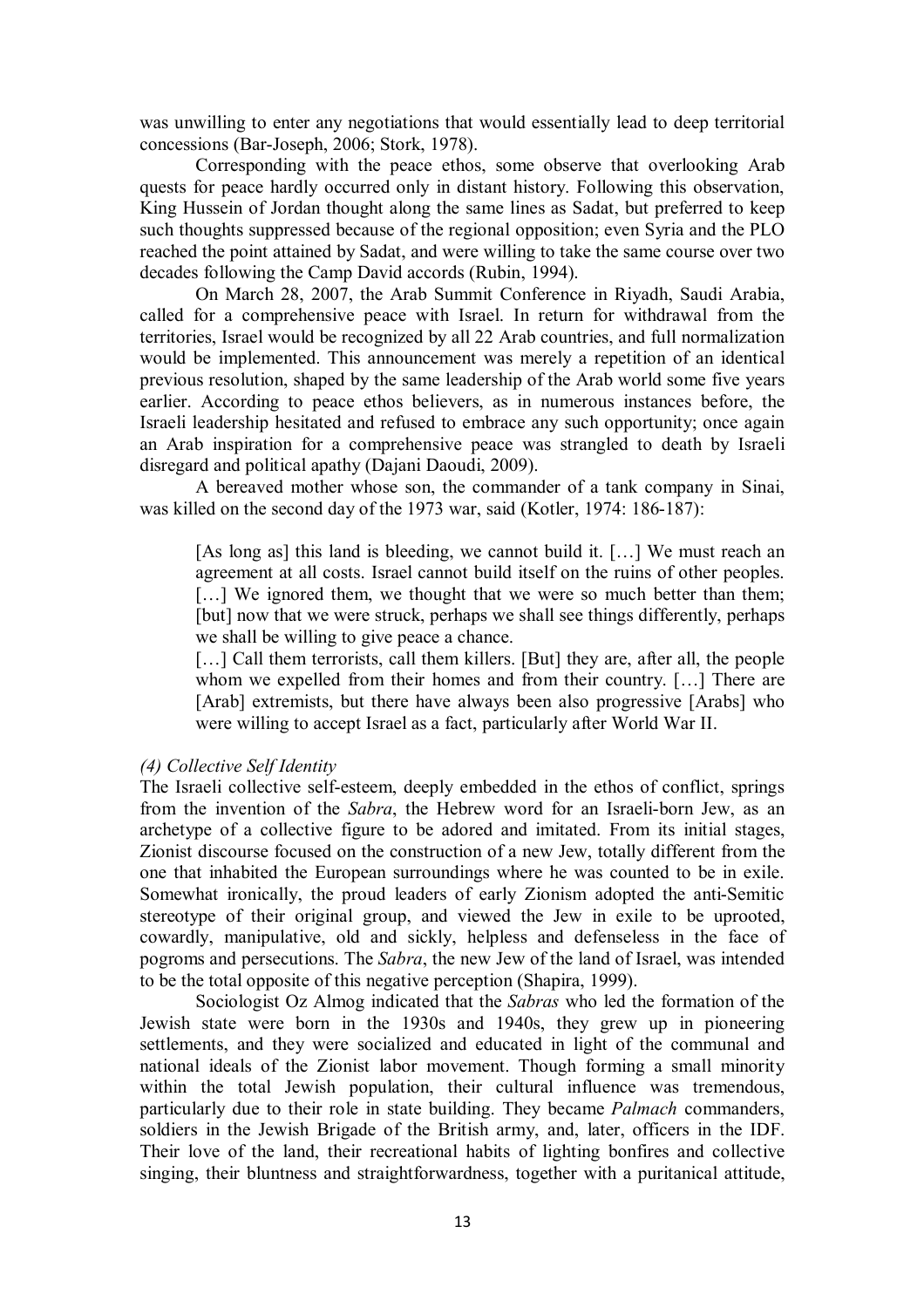signified to a large extent the cultural fulfillment of a utopian ideal of the new Jew (Almog, 2000).

From an objective point of view, the *Sabra* was actually a fictive hegemonic identity that reflected the culture, values and collective aspirations of a small minority within the founding group of the Jewish settlement in Israel. In reality, this image stood detached from the diversity of the Jewish immigrant society and represented only a minority of young people who in most cases were the descendents of the first Zionist European pioneers (Rubinstein, 2000). However, detached as it may have been, this was the myth that formed the ideal that would shape, throughout decades, the collective Israeli character that possessed all the positive traits of the people: deep attachment to the land, physical virtues alongside moral qualities of bravery, cleverness -- and above all, honesty and high integrity (Shapira, 1996).

The ethos of conflict does not stop with Jewish morality as is, but also envelops the concept, springing from the words of the biblical prophet Isaiah, of being a light for all nations. This phrase, *a light for all nations*, expresses in the collective identity of Israelis the notion that on top of being highly moral, their universal designation is to serve as a mentor for spiritual and ethical guidance for the entire world. Jewish culture is viewed as the cradle of Western civilization and as representing a supreme morality (Hazani, 1993). It is in this context that the code of purity of arms, *Tohar Haneshek*, ought to be comprehended not only as the official military doctrine of ethics adopted by the IDF, but as an inherent set of values within Israeli consciousness.

Inherently, war bears a natural tension between the realm of morality and the realm of battlefields, deriving from the desire to survive, on one hand, and to adhere to principles of justice on the other. Hence moral dilemmas in warfare are not exclusive to Judaism; societies have been debating the ethics of war all over the world (Holmes, 1989; Norman, 1995; Walzer, 1978; 1992; 2001). At all times, the basic concept of the ethos of conflict is that the *Sabra* fights clean-handedly a morally justified war and that Jewish combatants are ever better than any of their opponents. Indeed, the collective self-image, that has developed into one of the foremost themes addressed in the Israeli educational system, portrays an Israeli soldier who would rather spare an Arab's life than kill innocents. This has become one of the utmost manifestations of collective self-esteem in the ethos of conflict: not only fighting just wars, *jus ad bellum*, but also fighting them justly – *jus in bello*.

The Israeli collective self-image that stems from the peace ethos is totally different. If the enemy is no war-monger and the Israeli collective identity is the mirror-image of the enemy, then once it is accepted that Arabs are just as peace loving as any other people, it follows that Jews are just as capable as others of war atrocities. This equation is in fact part and parcel of the whole peace ethos, and by definition calls for severe self-criticism, often turning into excessive disapproval, verging on obsessive self-hatred.

One of the first critics of the ethos of conflict, if not the very first one, was probably Yizhar Smilansky (pen name, S. Yizhar), an Israeli-born writer who as early as 1948 wrote a novella titled *the Story of Khirbet Khizeh*. This piece of literature has been part of the Israeli high school curriculum since 1964 and a matriculation elective. It tells the story of the expulsion of inhabitants from an imaginary Arab village at the end of the 1948 war, by an IDF unit acting under orders.

By the time the narrator starts his account, most of the residents have already fled; only women, children and the elderly remain. The young soldiers are cold and insensitive, even somewhat bored – neither particularly brutal nor expressly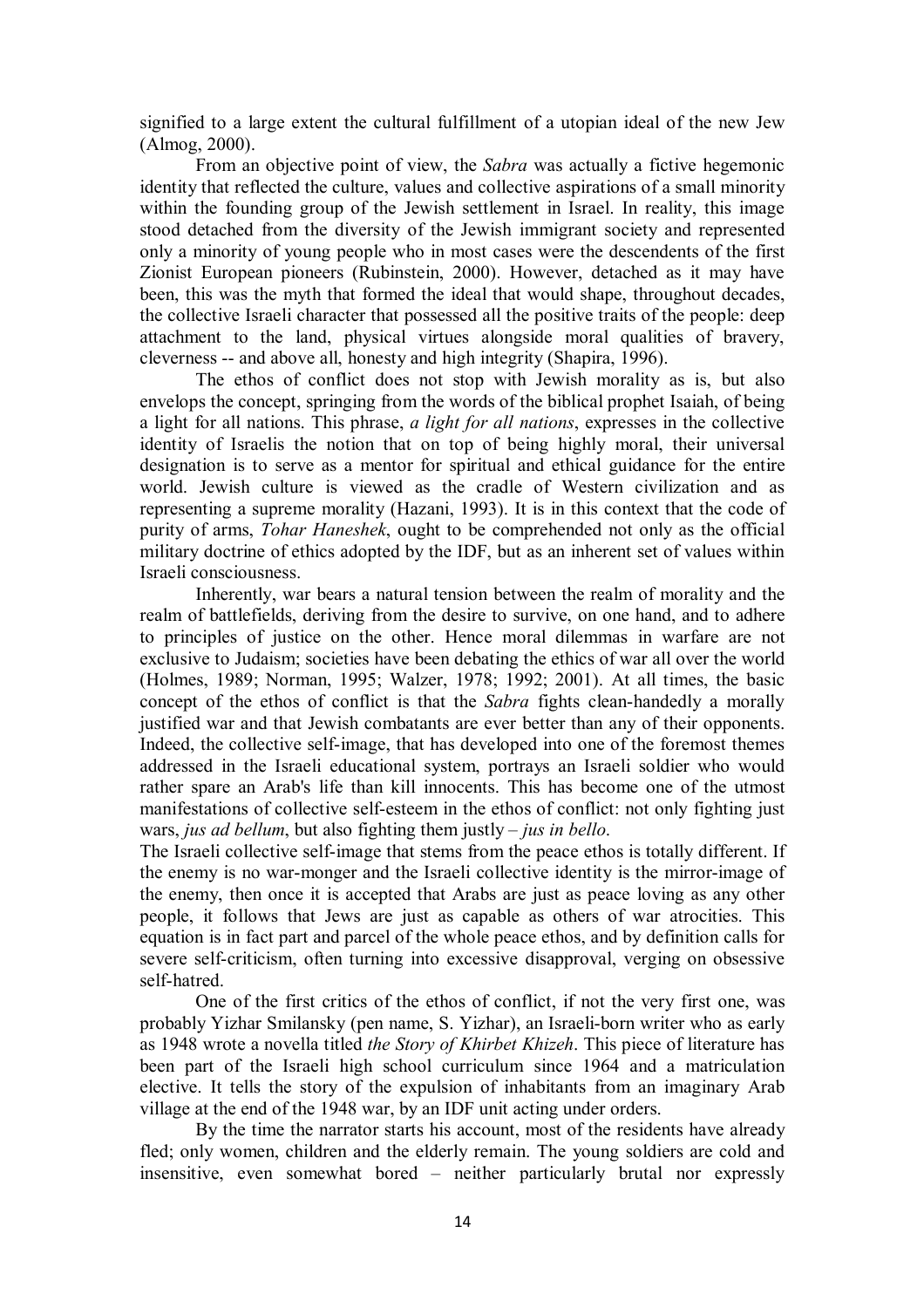compassionate. They have been ordered to blow up the houses, to load the people on trucks, and to drive them away – an order that the IDF soldiers carry out to the letter. The villagers are submissive, though here and there a proud protest can be noticed. The eviction is carried out with humiliation: the Arabs are forced to trudge through a puddle *en route* to the waiting vehicles and to abandon all of their belongings, even blankets.

Khirbet Khizeh, translated into "the ruins of the village Khizeh," was not the name of an actual place. The author picked an imaginary locale in order to symbolize the land being emptied of its Arab inhabitants in the wake of the war. S. Yizhar has been acclaimed since the late 1930s as the most talented prose writer of the *Sabra* generation. The fact that he situated the tragedy in an undefined fictional location must have made it easier for his readers, perhaps even for himself, to cope with the scenario of Israeli soldiers committing atrocities; it certainly paved the way for this story, and the ideas that it stands for, to penetrate deep into Israeli culture and to become one of its classics (Shapira, 2000).

However, according to the peace ethos, even during its first decades the Israeli public did not need imaginary scenes in order to realize that atrocities were taking place, and that moral failures were simply being systematically swept under the carpet.

During the early 1950s numerous murderous cross-border raids by Palestinian infiltrators were held along the country's borders. Since these incidents became frequent and the numbers of casualties mounted, the Israeli leadership decided upon a policy of retaliation. The strategy was based on an "eye for an eye" attitude, and its guiding principles were mixed ideas of punishment, revenge, and deterrence. For example, on October 1953, in response to a homicidal attack on the Jewish town of Yehud, east of Tel Aviv, where a mother and her two children were savagely slaughtered, Israel launch a strike on the Arab city of Qibya, where IDF units moved from house to house, blowing entrance doors, throwing grenades through the windows, and gunning down inhabitants who attempted to escape. About forty-five houses were demolished and over sixty Arabs, most of them women and children were killed. The Israeli forces suffered no casualties.

It was only due to the wave of international public condemnation that Israel eventually switched its policy and from then on preferred to attack military and police targets. The Qibya raid had actually ended a four-year period of IDF lethal assaults almost exclusively directed against civilian populations (Caplan, 2010; Morris, 1993).

During the years after the 1967 war, reports of military malpractice in the territories appeared in the media, focusing mainly on destruction of property during the suppression of Arab villages in Judea and Samaria or refugee camps in the Gaza strip; but such incidents were usually excused on the grounds of operational needs and would most likely be dismissed as aberrations (Cohen, 2008). The 1982 war, the first military campaign after 1973, marked a turning point. Although domestic opposition to the 1982 War started very early in Israel, it was not until September 1982 that social disapproval of the activity of the IDF on moral grounds reached its peak with the Sabra and Shatila massacre, in which Palestinians were executed in their refugee camps by Christian Lebanese Phalangists, Israel's allies, revenging the assassination of Lebanon's admired president, Bachir Gemayel. The massacre took place in parts of Beirut that were under Israeli control, and once it was exposed, a public roar followed. As the news spread around the world and more details and pictures were revealed, public unrest in Israel grew. About 10% of the Jewish population participated in one of the largest protests ever to have been organized in the country,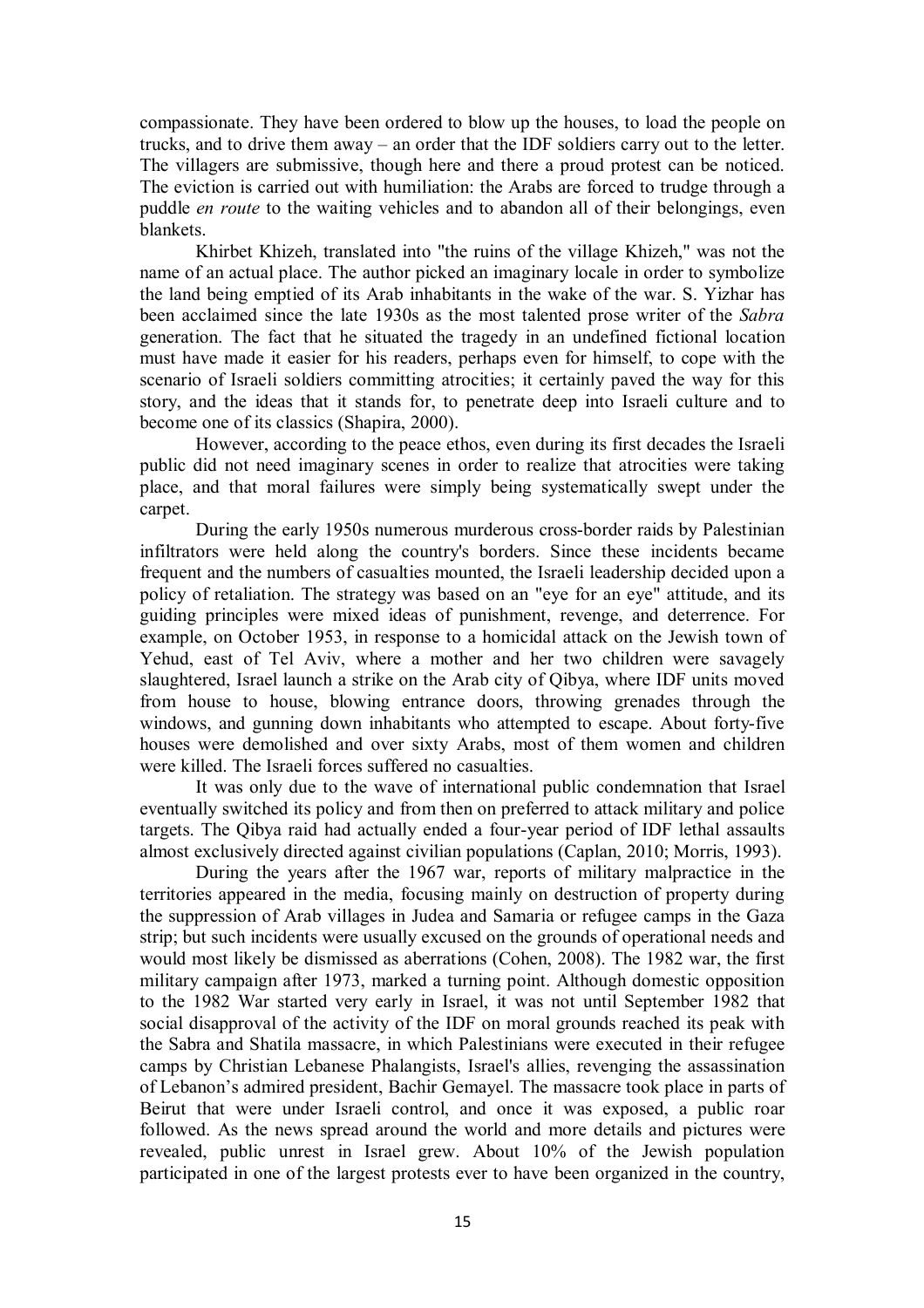the *four-hundred-thousand protest*, demanding an inquiry into who was to be blamed for the slaughter.

Under public pressure, the Israeli government resolved to establish the Kahan Commission, an inquiry commission led by former Supreme Court Justice Yitzhak Kahan. The commission's report, after several months, concluded that there was no direct involvement of any IDF units in the massacre; nonetheless, the commission recorded that Israeli military personnel of various command levels were aware of the fact that brutal slaughter was in progress and took no steps to stop it. The commission also noted that information about mass murder was available, in real time, to senior IDF officers. These conclusions led to political turmoil -- but above all, to a discourse about guilt.

During the decades following the 1982 war, the moral issues that led to questioning the role of the IDF about its friction with civilian populations, and the extent to which the army is capable of maintaining codes of decency, have become an integral part of public discourse in Israeli society, with the Sabra and Shatila experience exerting a far-reaching influence. Feelings of guilt and self-accusations, typical of the peace ethos, reached a climax that was reflected by the establishment in 2004 of the organization called Breaking the Silence. Numbering hundreds of members, all of them veteran Israeli soldiers, this organization is determined to record and expose as many testimonies of Israeli soldiers about any inappropriate behavior that they have seen, either by fellow soldiers or by settlers, in the territories. Sponsored by funding from Israel and abroad, their main activity is the initiation of photograph exhibitions and the collection of evidence proving that IDF units are harassing innocent Palestinians at the checkpoints and in the Arab cities.

Following the 2008 Israeli operation in the Gaza strip that was launched in order to stop the massive amount of rocket firing on southern Israeli villages bordering with Gaza, Breaking the Silence sought to publicize many testimonies that were in line with accusations by Amnesty International and other human rights organizations, claiming that the IDF had acted indiscriminately and disproportionately (Breaking the Silence, 2012).

In Israel, as even some of its severe critics may admit, democratic rules allow public inquiry into official policies as well as governmental actions, including military ones. Specific complaints, including personal testimonies, can be filed and dealt with, for that matter, by particular comptrollers in various governmental offices. Thus, any allegation can be subject to thorough legal investigation through the suitable channels. These procedures, however, are beyond the scope of Breaking the Silence and similar organizations. At the very heart of their activity lies the motivation to shape the themes of internal guilt and low self esteem based identity that are inherent in the peace ethos.

In 1999, S. Yizhar, wrote another novel "Discovering Elijah", this time concentrating on his personal memories from 1973, when he went to the frontier in order to learn from first-hand what was going on. In this novel the Jewish soldier is no longer hesitant or confused when confronted with unlawful orders, but rather brutal and vicious. Yizhar's 1973 IDF soldiers are portrayed as villains at best. In one of the scenes he describes how they go around kicking the corpses of Egyptian soldiers in order to loot gold teeth (Yizhar, 1999). Although most of the Egyptian soldiers were originally poor villagers who could never acquire gold teeth or any other dental care, Yizhar insisted that when he went into the desert at the end of the war he saw these things with his own eyes (Berkowitz, 2006).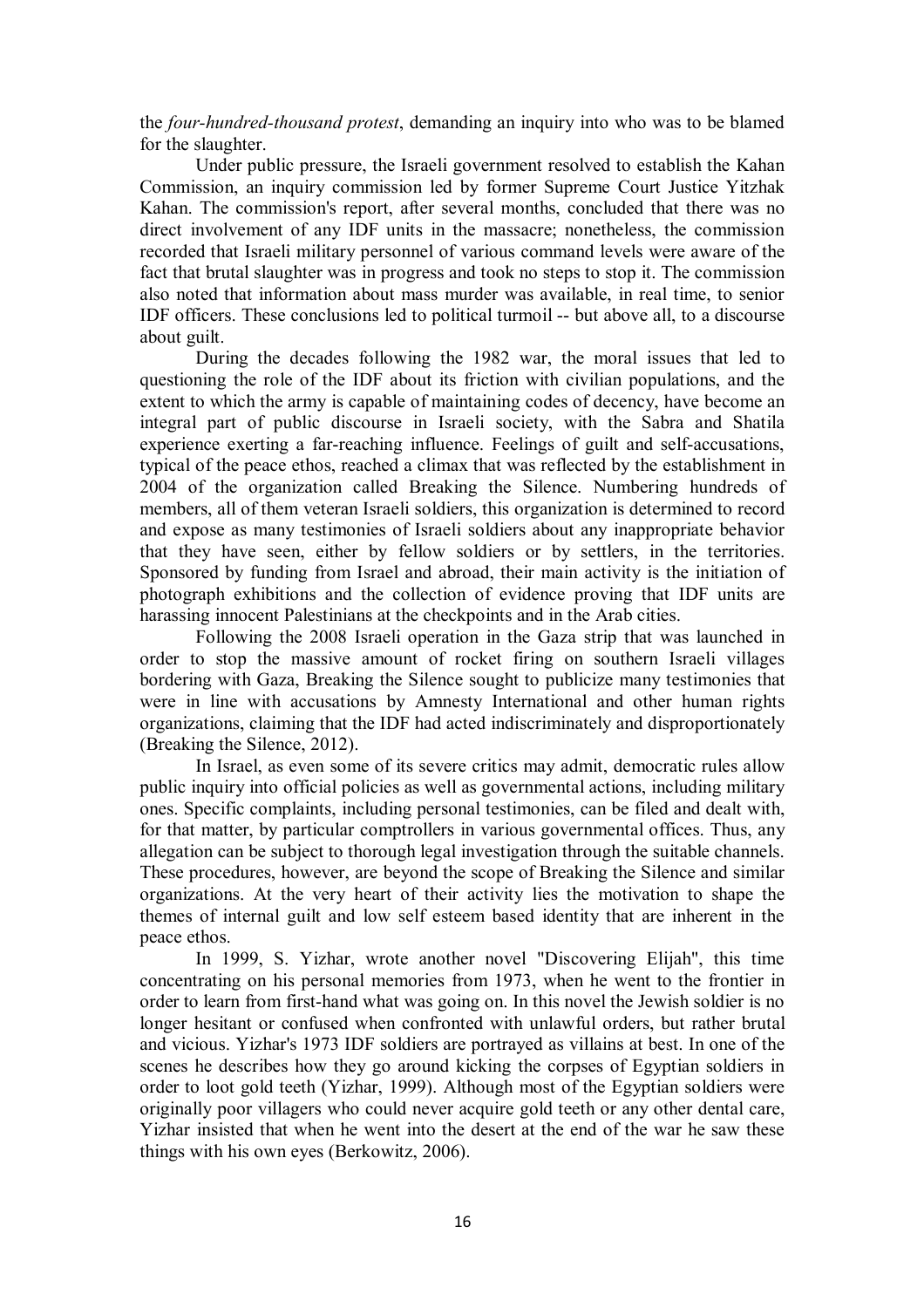Generally speaking, it was at the aftermath of the 1973 war that the images of the noble Israeli soldiers who were eager to give water to the 1967 Egyptian POWs were switched to other descriptions of IDF behavior during the war. In one of the testimonies, for example, an Israeli paratrooper tells the story of how Egyptian soldiers are trapped with their truck in a swamp and the IDF soldiers shoot them to death. When one of the survivors, unable to abandon the sinking truck because his wounded legs got stuck, begs for his life, the paratroopers refuse to help him out and they watch him as he is about to drown. The Egyptian survivor prefers a quick death and so eventually he begs to be shot. The paratroopers, instead of saving him, honor his last wish and start to target him; but they fail to hit him, and he dies slowly, suffocating in front of their eyes (Bar-Ilan, 2011: 180-189).

#### *(5) Patriotism*

Patriotic loyalty is considered to be an unconditional love, a compulsive commitment to the object of admiration, that eventually leads to what some scholars refer to as an obsessive dedication (Tamir, 1997). This point of view reveals a convention that when it comes to matters of war and peace, any personal logic can be rejected in the name of patriotism (Somerville, 1981). In patriotic instances of sacrifice, people forfeit either years of their lives, their health, parts of their bodies, or their very existence for the sake of their country. It therefore seems almost self-evident that patriotism is closer to the ethos of conflict than to its rival the peace ethos, because war grounds create a perfect arena for patriotic sacrifice; it is in battlefields that one has the chance to make fatal decisions that are characterized by a zero-sum game between the profit of the collective and the immediate benefit of the self (Somerville, 1981).

Looking for an example that fully envelopes the attributes of patriotism is an easy task in the Israeli case of ethos of conflict, because contemporary Israeli history is paved with events where people followed the patriotic pattern, forming – each in his own way – a model for others to follow and imitate. Yet the ultimate exemplar, forming in Zionist legacy the archetype of a patriot, is undoubtedly Joseph Trumpeldor; in his life as well as in his death, he demonstrated what loyal devotion and sacrifice.

Trumpeldor was born to a Jewish family, yet in an era of secularization he was brought up as a Russian. In his early twenties he volunteered for the Russian army and participated in the siege of Port Arthur, where during the Russo-Japanese war he lost his left arm in battle and became the most decorated Jewish soldier in Russia and the first Jew in the Russian army to receive an officer's commission.

However, as the years passed he had become more and more affiliated with Zionism. He immigrated to Palestine in order to work in the early Kibbutzim. When World War I broke out, he developed the idea of the Jewish Legion to fight along with the British, an idea that brought about the formation of the Zion Mule Corps. This regiment is considered to have been the first all-Jewish military unit organized in close to two thousand years, and became the ideological first step for the formation of the IDF. Leading the Jewish regiment, Trumpeldor was wounded once again, in his shoulder. After the war he organized groups of Jewish pioneers from Russia and led some of them to Jewish farming villages in Palestine. One such village was Tel Hai, a remote and isolated settlement in the northern part of Israel, dwelling on a loosely defined border between British and French control.

On March 1, 1920, a firefight broke out between hundreds of Shiites from the neighboring Lebanese village and the several defenders of Tel Hai commanded by Trumpeldor. Seven of the Jewish defenders were initially killed, and Trumpeldor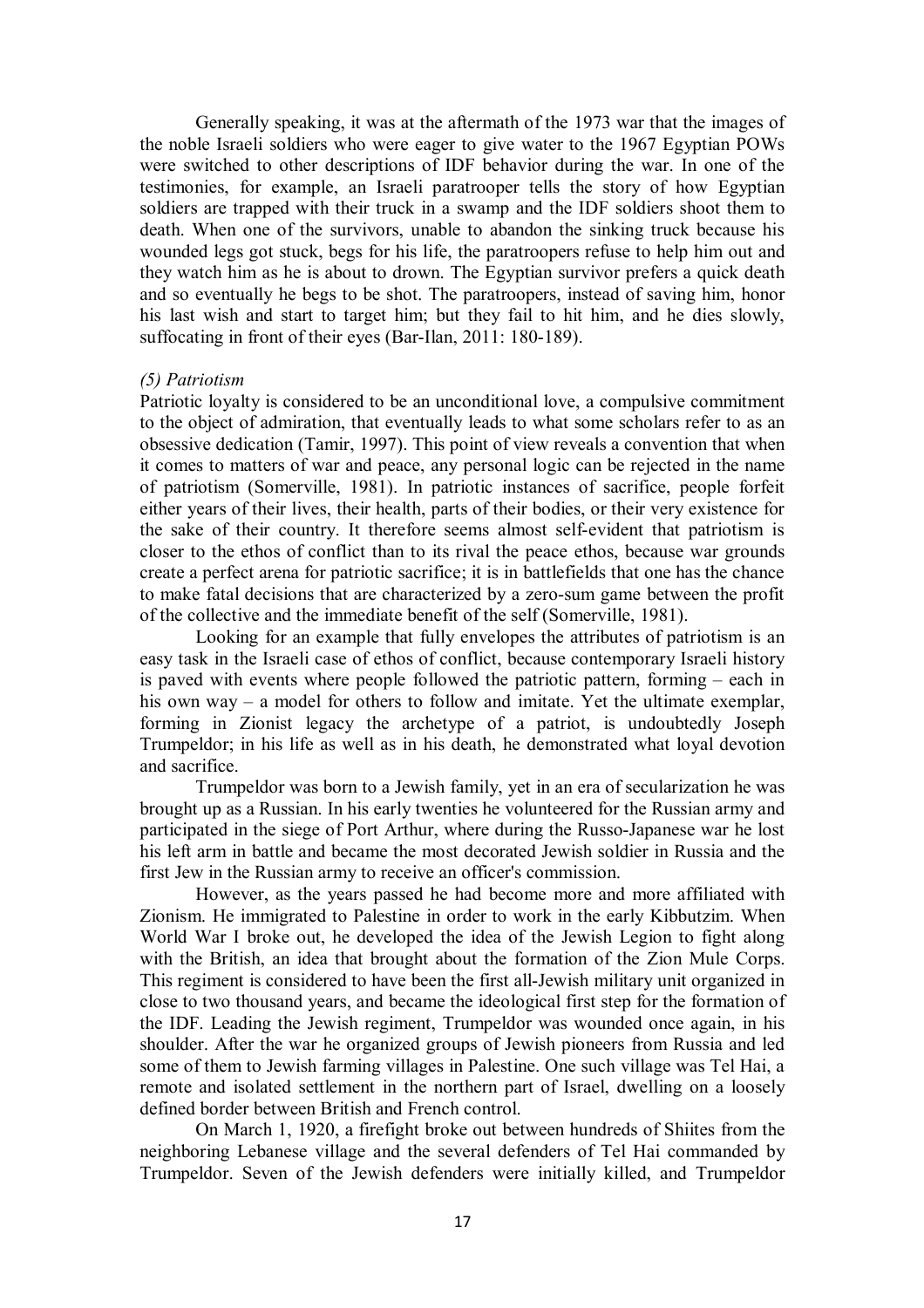himself was shot in his hand and then in his stomach. A doctor arrived just before that evening, and Trumpeldor died while being evacuated.

On his deathbed, Trumpeldor articulated his monumental exclamation, previously written by him in letters to his comrades, "never mind; it is good to die for our country." Trumpeldor's outstanding figure would from then on light the spirit of Jewish settlement and defense, his last words imprinted on the Zionist heritage, symbolizing the ultimate expression of Israeli love of country throughout ages to come (Segev, 1999; Roshwald, 2006).

Strictly militarily, the whole event at Tel Hai was a total failure. For the Jewish pioneers, having 8 settlers murdered all at once, not to mention the killing of their highly experienced leader, was a hard blow to recover from. However, the story of the battle and the bravery of the defenders of Tel Hai embodied the ideals of settlement and defense, of a willingness to absorb the loss of war and to cope with the high costs of the conflict. Consequently, rising far above the theme of patriotism that lies within the ethos of conflict, Joseph Trumpeldor became an iconic symbol of patriotism through his life -- and even more, his death. The historical event at Tel Hai emerged as the ultimate national myth of the ethos of conflict and Trumpeldor's last famous words stressing the willingness to die for country became a moral legacy (Zerubavel, 1991).

The patriotic themes within the peace ethos, on the other hand, are diminished by other current social trends. The globalization process, which immensely influences the peace ethos, encourages individualism, which in turn jeopardizes the concept of supremacy of the national social group. Globalization, highly corresponding with modern capitalism, is considered to re-cast human behavior from that of a social animal into that of a *homo economicus*. Media, workplace and educational systems instill material self-interest as the leading social norm. Consequently, the more others are perceived as acting from self-interest, the more each citizen is encouraged to respond accordingly with a competitive attitude (Nikelly, 2000).

The distinctions between individualism and collectivism have been conceptualized by some scholars as factors that differentiate cultures; societies are hence categorized as collectivist versus individualist. In a collectivist society the members more strongly identify with the group, therefore its wellbeing takes priority over the individual's desires; in individualist cultures, on the other hand, sharper boundaries are drawn between the self and others. Individualism strives for personal autonomy, placing itself, in relation to collectivism, on the opposite end of a bipolar scale (Hofstede, 2001). Other scholars tend to view one's specific location on the bipolar scale not as emerging only from the social environment to which he or she belongs, but rather as personality traits, modifiable by situational demands. Unlike the collectivist, who suppresses personal goals for the common good and maintains a relationship with the group even when personal costs highly exceed the rewards, the individualist's attitude leads him to focus on independence, self-fulfillment, and personal preferences (Oyserman et al., 2002; Triandis, 2001; Waterman, 1984).

In a society where individualism prevails, whether as an outcome of collective cultural shifts or as a result of personal traits or as a product of all the factors together, very little room is left for a coherent form of patriotism that places the common good over personal wants.

Additionally, the primary assumption of the peace ethos is that peace, rather than traditional national collective goals, is the sacred value for which mankind should strive. This leads inevitably to an inherent contradiction within the logic of the peace ethos relating to patriotic sacrifice: If existential threat no longer exists, and the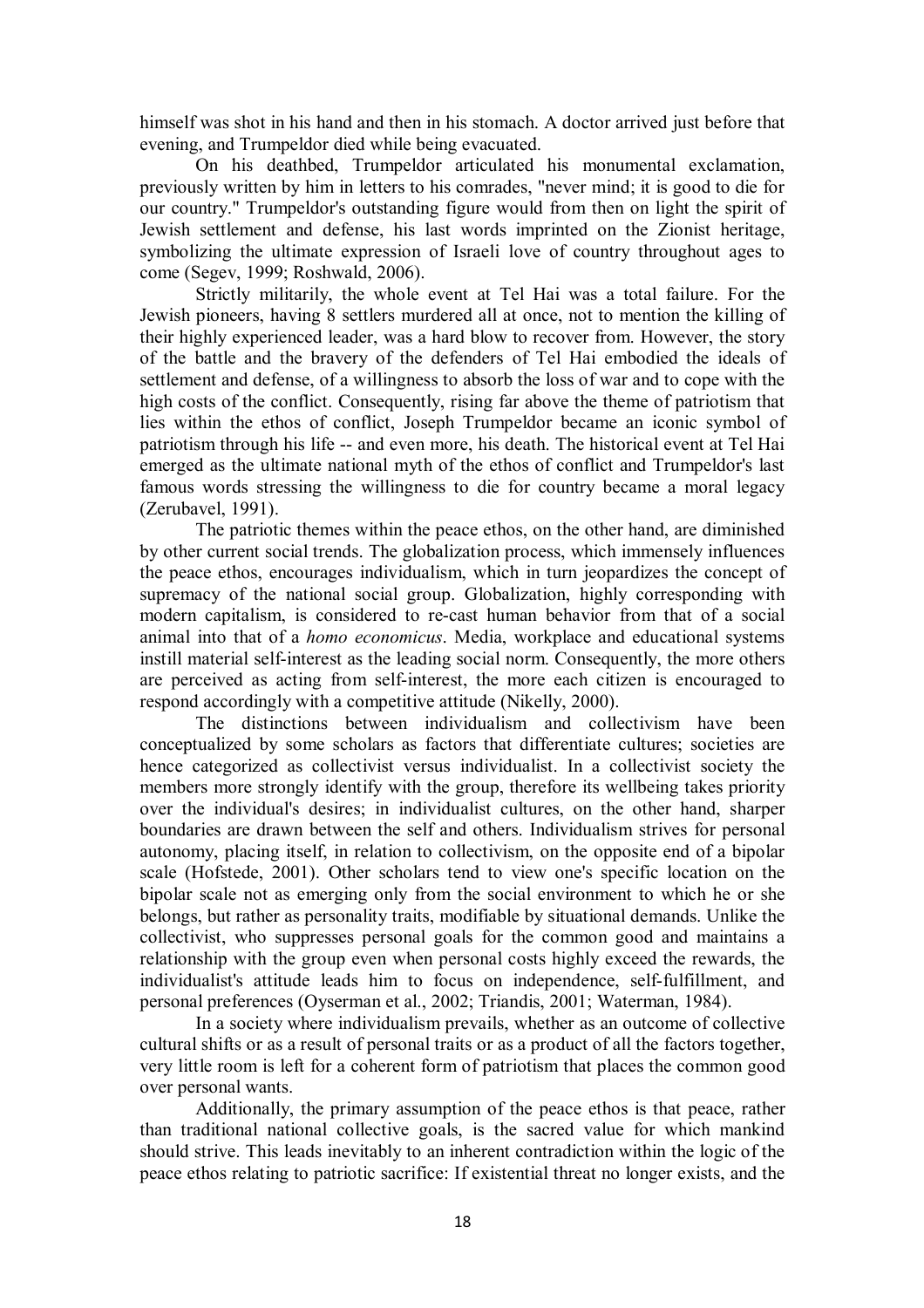enemy at long last is one who has come to terms with a legitimate Israel at his side, what is the justification for sacrifice?

A partial answer that provides some purpose for the lethal costs of war is that those who die do it for the sake of peace; in order to achieve peace some sacrifice ought to be made. This molds the peace ethos into the form of the ethos of conflict: peace activists become soldiers fighting against war instead of soldiers fighting for other causes. Although he definitely did not anticipate the lethal personal price he would eventually pay, nor did he foresee the thousands of Israelis and Arabs yet to be killed, Prime Minister Yitzhak Rabin phrased it clearly in his address to the United States Congress on July 26, 1994: "I, military I.D. number three-zero-seven-fourthree, retired general in the Israeli Defense Forces in the past, consider myself to be a soldier in the army of peace today. [… fighting] the battle for peace." These were the words that inspired *Time Magazine* that used the very same terminology commenting on the assassination of Yitzhak Rabin in its November 13, 1995 edition: "The soldier lived to become a man of peace, yet the man of peace met the death of a soldier, his body torn by bullets."

As the events in the Middle East brought about anything but peace, and Israelis were being killed in the streets by terror attacks at rates that the country had never encountered before, a new notion of sacrifice was shaped: a sacrifice for peace. The dead and wounded have become recognized as *the victims of peace*.

A tank commander that participated in 1973 in one of the fierce battles along the Suez Canal claimed (Kotler, 1974: 77-78):

I ceased to believe in the future of the state. You win once, twice, thrice, four times, five times. [But] in the sixtieth time you [eventually] don't [and then] it's all over. I am in doubts; I no longer plan my future. That is why I support any compromise; a peace agreement might just allow me some extra time to live.

[...] I know; I am not a Zionist. All I want is to live now. That is why I am for concessions. If we give up the land it might take a long while before war starts once again. Meanwhile we could simply live our lives.

Indeed, after all is said and done, the essence of the peace ethos is the value of life. Land, history, and divine promises are no longer worth dying for when life is the alternative. In his March 13, 1995 speech at the Tel-Hai Memorial Day, Yitzhak Rabin rephrased Trumpeldor's last words, "it is good to die for our country", and claiming that death and bereavement are not destined by fate he preached for a reversal of Trumpeldor's heritage, coining a new conceptual sentence: "it is good to live for our country."

It seems, then, that the interpretation of patriotism through the lens of the peace ethos leaves us with merely a shadow of patriotism. At the end of the day, whereas patriotism is in fact the backbone of the ethos of conflict, it is rather alien to the peace ethos.

## **Discussion**

The 1948 war was, perhaps, the peak of the ethos of conflict within Israeli society. As war with the Arabs approached, following the United Nations' confirmation of the partition plan, Zionist leader Chaim Weizmann anticipated the heavy losses that the struggle was about to demand. His warning to the people in Israel was (*Ha'aretz*, December 15, 1947): "A state is not handed to a people on a silver platter." Following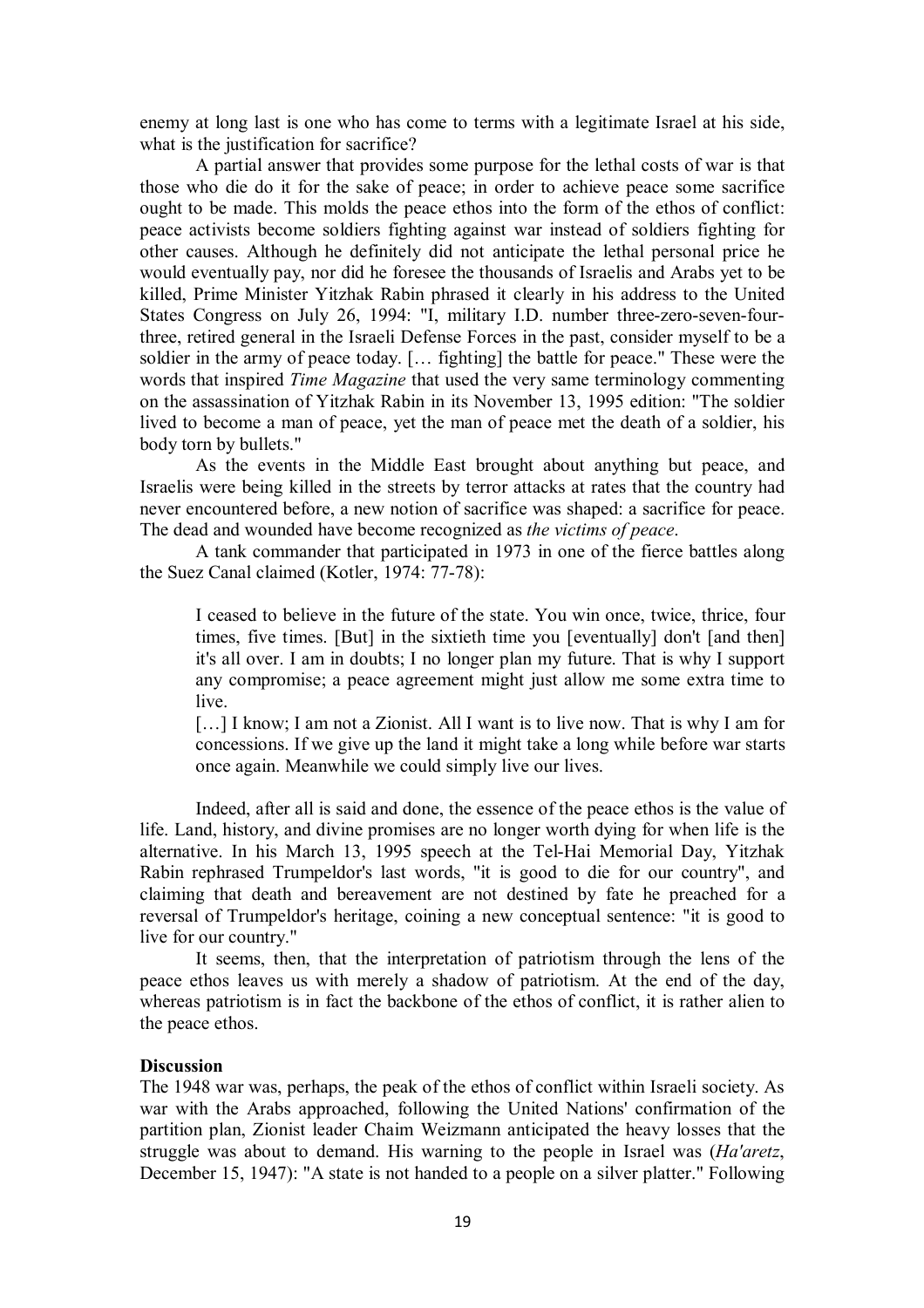these words, as the first young Jewish men and women were killed in battles, poet Natan Alterman wrote one of his best known verses of that war. The poem became a canonical one, read out publically in memorial ceremonies for decades afterwards (Alterman, 1947):

…and the land was silent. The incarnate sun Flickered languidly Above the smoldering borders. And a nation stood – cloven hearted but breathing… To receive the miracle. The one miracle and only…

The nation made ready for the pomp. It rose to the crescent moon And stood there, at pre-dawn, garbed in festival-and-fear. – Then out they came A boy and a girl Pacing slowly toward the nation.

In a workaday garb and bandoleer, and heavy shod, Up the path they came Silently forward. They did not change their dress, and had not yet washed away The marks of the arduous day and the night of the fire-line.

Tired, oh so tired, forsworn of rest, And oozing sap of young Hebrewness – Silently the two approached And stood there unmoving. There was no saying whether they were alive or shot.

Then the nation, tear-rinsed and spellbound, asked, Saying: who are you? And the two sighed Their reply: We are the silver platter On which the Jewish state has been given you.

They spoke. Then enveloped in shadow at the people's feet they fell The rest will be told in the annals of Israel.

However, whereas for the first few decades Zionism could strive due to the dominance of the ethos of conflict, the 1973 war changed the tides within Israeli society and the peace ethos emerged as the hegemonic set of values that would from then on construct the country's future. If the ethos of conflict praised the young people who were the silver platter of the state, the peace ethos viewed things vice-versa, expecting rather the state to do nothing other than bestow good upon its citizens. Selfproclaimed left-wing playwright Shmuel Hsfari's song *we are the children of winter 1973* was the counter*-*version for Alterman's 1947 poem *we are the silver platter*. Hsfari's song was first performed on the eve of the 1994 Independence Day by a military band, and soon became one of the leading anthems for proponents of the peace process: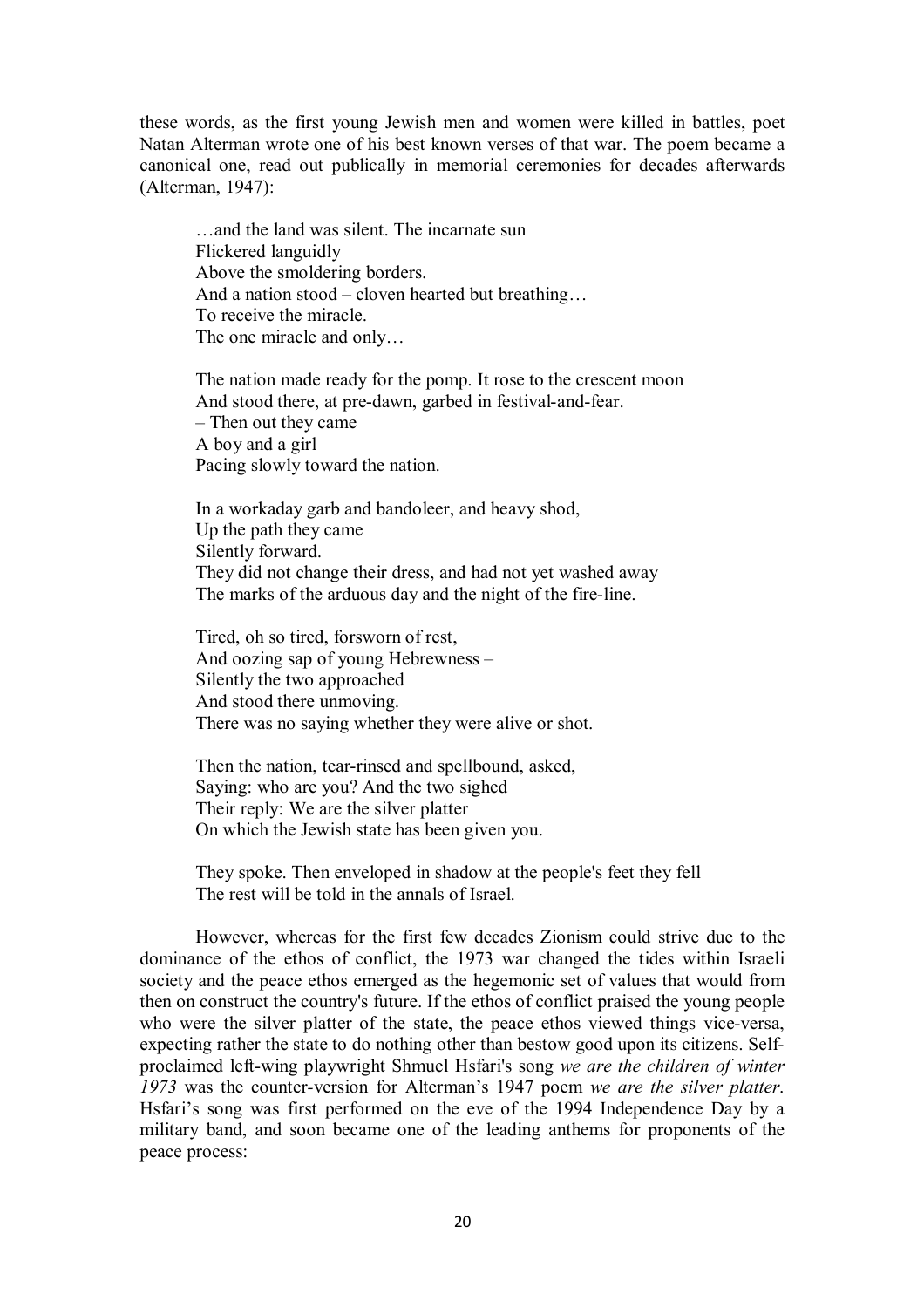We are the children of winter 1973 You dreamt us first at dawn at the end of the battles You were tired men that thanked their good luck You were worried young women and you wanted so much to love When you conceived us with love in winter 1973 You wanted to fill up with your bodies that what the war finished And we were born the country was wounded and sad You looked at us you hugged us you were trying to find comfort When we were born the elders blessed with tears in their eyes They said:" we wish those kids will not have to go to the army" And your faces in the old picture prove That you said it from the bottom of your hearts When you promised to do everything for us To make an enemy into a loved one

You promised a dove, an olive tree leaf, you promised peace You promised spring at home and blossoms You promised to fulfill promises, you promised a dove

We are the children of winter 1973 We grew up and now in the army with our weapon and helmet on our heads We know how to make love to laugh and cry We are men we are women and we too dream about babies This is why we will not pressure you we will demand of you And we will not threaten you When we were young you said promises need to be kept We will give you strength if that is what you need We will not hold back We just wanted to whisper We are the children of that winter in the year 1973

You promised a dove, an olive tree leaf, you promised peace You promised spring at home and blossoms You promised to fulfill promises, you promised a dove

Within the peace ethos inside out became upside down. The young ones, instead of asking to fight for the country, demand peace from their parents. Whereas the anthem of 1948 reflected a young generation that dedicated its life to giving, the anthem of 1994 reflects a young generation that claims that they deserve to get. The common expectation of followers of the ethos of conflict that their offspring would proudly wear the IDF uniform, in due time was retrospectively substituted with the hope that they would never have to fight wars.

That the song was distributed by an IDF band was no exception in the prevailing peace atmosphere of Israel of the early 1990s. state agencies are where the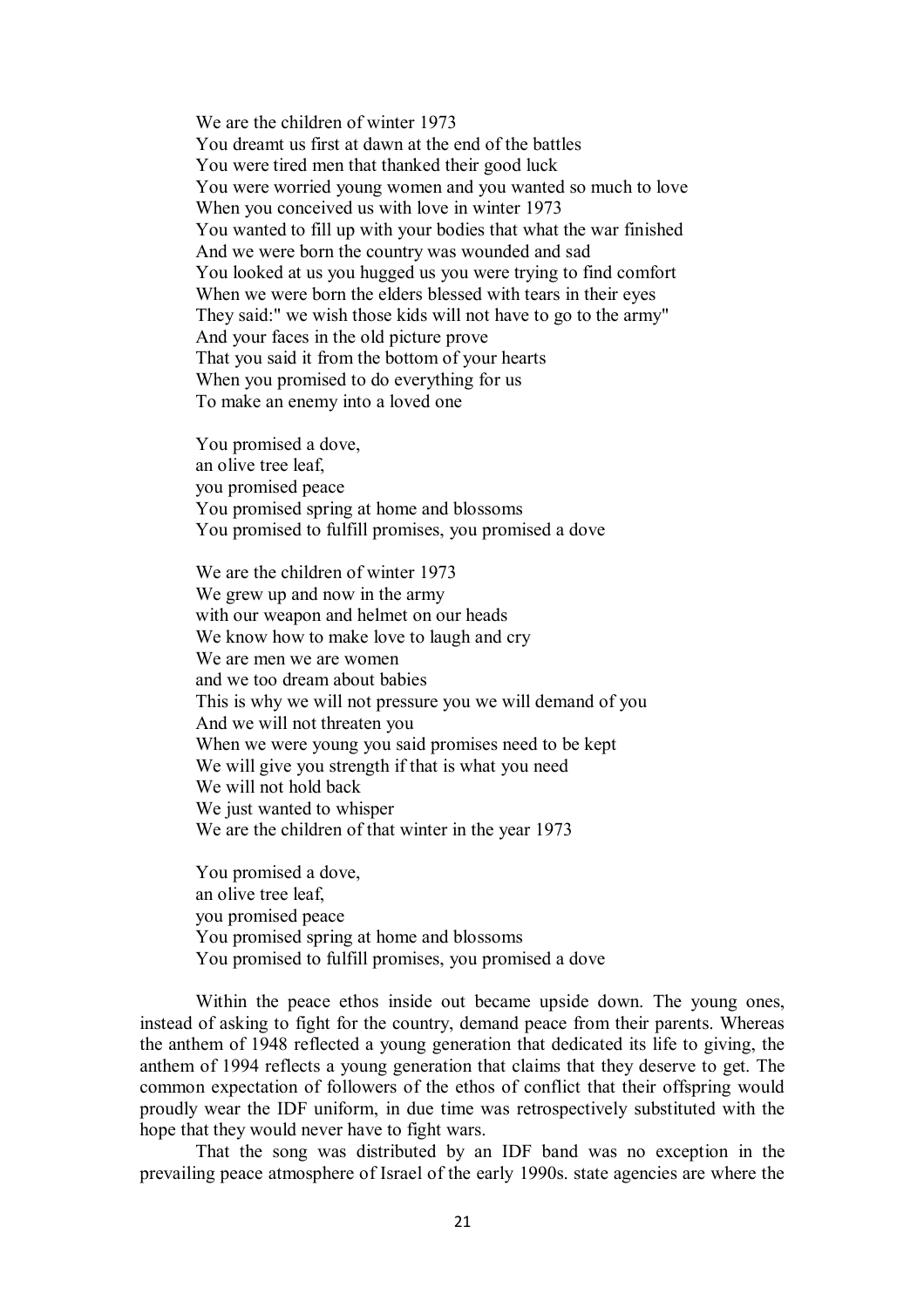great struggle between competing forms of national ethos takes place. Loyal to other themes of the peace ethos, the song switches cause and effect, and reflects the perception that war is not the sole initiative of the Arabs but rather the responsibility of the Jews; the Israeli parents who promised peace could have done so, but alas failed -- to fulfill their promise.

Following the rise of the peace ethos, the great question is, naturally: *quo vadis*? Where does it all take us? Will the Israeli public stubbornly stick patriotically to its country, or should the new social trends lead to Israeli geopolitical compromises that in due time might jeopardize any defense of the Jewish state?

One elusive and ambiguous answer can be found within the testimony of Amnon, a paratrooper, who was interviewed 35 years after the 1973 war in a research about patriotism, for which he was picked since in daily life, during recent years, he had been performing outstanding actions regarding the absorption of young Jewish boys and girls in their first steps as immigrants in Israel. Amnon's testimony proves how moving from one ethos to another is not necessarily a one-way street (Lewin, 2011: 178-180):

[...] I have started to view the state and the authorities in an ambivalent manner throughout the [1973] Yom Kippur War. I love the state and I hate it, I curse the state but I am quite aware of the fact that we do not have an extra one, using [Yitzhak] Rabin's words.

Until the [1973] war I had been patriotism at its best. I volunteered to be a paratrooper. I was very proud of it. I became a combat medic. I was ready to pay any cost it took for the sake of the state without questioning. Today I am willing to pay the price too, but it's different, because today the questions and doubts don't cease to bother me.

I was a combat medic in the paratroopers unit when serving there was only for those who knew that they would be the first ones to go, they should be the front line in every battle; they are bound to jump first into fire. Today every Schmendrik [a Yiddish word for a foolish or contemptible person – E.L.] gets to wear the red beret [worn only by paratroopers – E.L.], but we went there not for prestige but because we knew we would be the living shield of the state. That was the story, to protect our homeland, not as a flowery phrase but for real.

[During the 1973 war] towards the end of the fighting we were sent into the city of Suez. It was terrible. It started as a battle in which we were supposed to defeat the city, and then it turned out to be some sort of lethal hide-and-seek game where Egyptian snipers were simply playing around and shooting us down. We had to evade their bullets but very soon we had wounded soldiers all over. There was this dilemma over and over again, I had to take care of the injured because I was the medic, but I also had to survive. We gave up trying to save the dead bodies of our friends. We had entered the city as conquerors, but we have become fugitives, locked inside the urban area in inferior positions and unable to retreat.

You see your friends, your close friends – not just people that you know, bleeding to death in your arms. And there is nothing you can do about it; all you can do is just concentrate in your own chances to survive.

And then all of a sudden I realized what a horrible mistake it was to send us into that hell from the first place. The IDF high command hadn't bothered to gather intelligence, to analyze the data. They had simply thrown us into the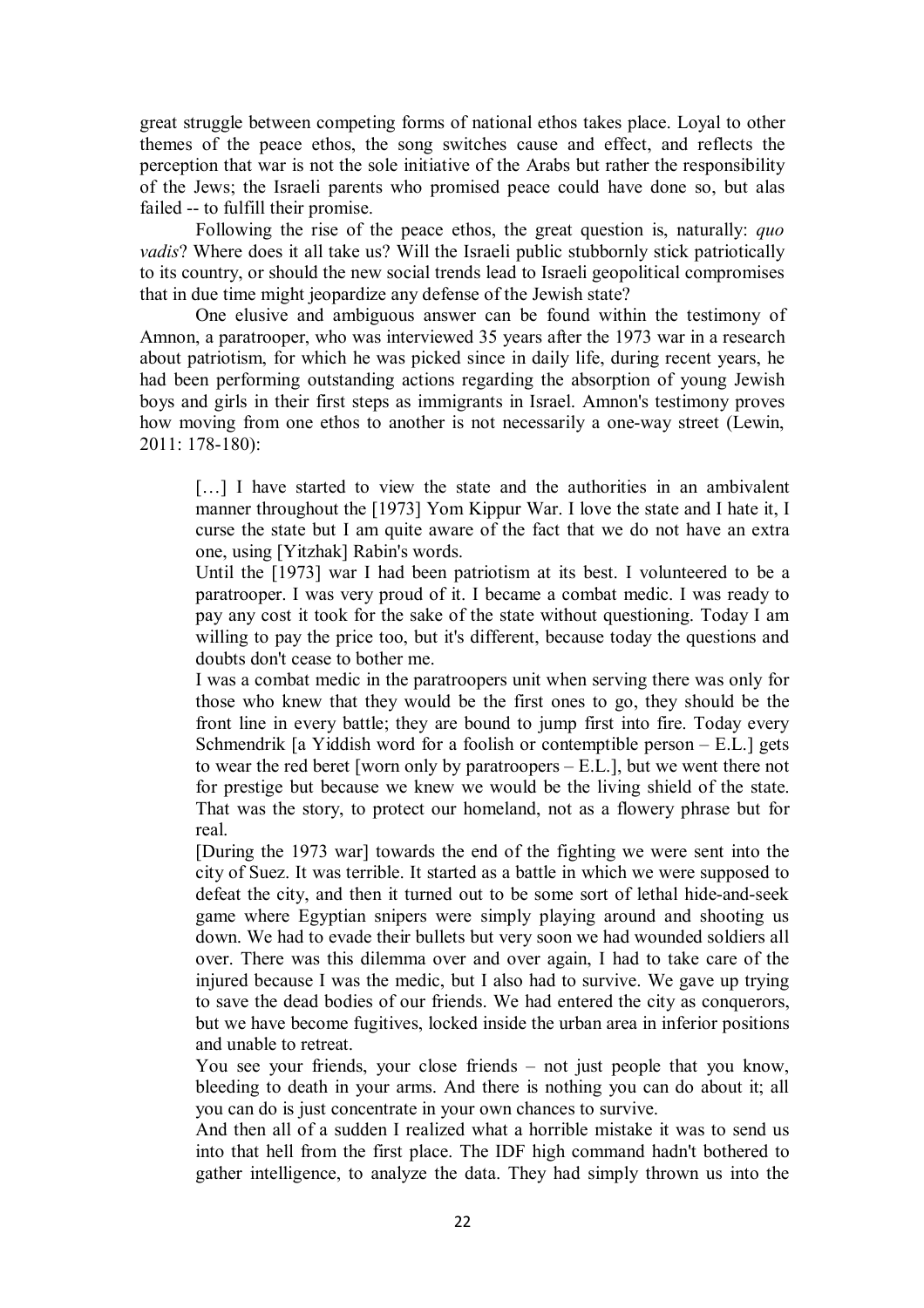fire. I have no idea how I managed to make it alive until we were rescued. I cannot think of an experience more horrid than that. I have never gone back there and I never will.

[...] A few months later I left the country and went to study in France. It was an escape. I ran away because I couldn't bear what we had experienced. I kept having flashbacks of the Suez encounter – in fact I still have them today. And I kept thinking how all this could have been avoided, how my best friends could have lived, how our military leadership had morally failed.

You see, I was so angry, that I had made up my mind to run away, I had decided to start a new life elsewhere. But very soon I found out that I couldn't do it. I am attracted to this country, I am a part of it and it is a part of me. I hate so many things that go on around here; I have so much criticism towards so many phenomena in Israel, but I cannot stand the thought of staying abroad. Once I completed my studies at the university in Paris I ran away to Israel because there was no other place on earth where I could live. I am a groupie of this country, this is why I had been a successful emissary in North America several years ago, but I hate so many things that take place here.

Yet Amnon's ambivalence towards the country, although his patriotism seems to prevail at all times, goes beyond the incidents of the 1973 combat of Suez. At the end of the testimony concerning the war, he added something else, illuminating his dual relationship with the state:

My youngest son serves in an elite unit where he is at his best, but our elder son had been mistakenly sent to the wrong unit in the army, where he has experienced sexual abuse until they have finally dismissed him with a handicap. I am proud with both my sons, they are for me the two sides of the coin: The State of Israel we love and for which we volunteer, and the State of Israel that fails to appreciate our good energies and wastes it all for nothing. I had started to view things this way in the cursed streets of Suez, and all through the years whenever a malfunction or a scandal occurred it became more and more vivid to me: Israel is the country of everything that I love and at the same time it is the country of everything that I despise.

Following Amnon's testimony, perhaps the complex answer is that in Israeli society the ongoing clash between the rival forms of ethos is an ongoing contest with no clear winners at any point in time. Although we can indicate clearly that after the 1973 war the peace ethos was propelled and would reach some of its peaks some 20 years later with the Oslo accords, one can hardly guess the exact current trends and how Israeli society will eventually react when either called for substantial territorial concessions or challenged with lethal existential war; Any estimation of which ethos shall prevail is similarly as true as it is false.

### **References**

Almog, O. (2000). *The Sabra: The creation of the new Jew*. Berkeley, CA: University of California Press. Alterman, N. (1947). The silver platter. *Davar*, December 26, 1947 [Hebrew]. Anderson, B. (1983). *Imagined communities*. New York, NY: Verso.

Arian, A. (1995). *Security Threatened: Surveying Israeli opinion on peace and war*. Cambridge, UK: Cambridge University Press.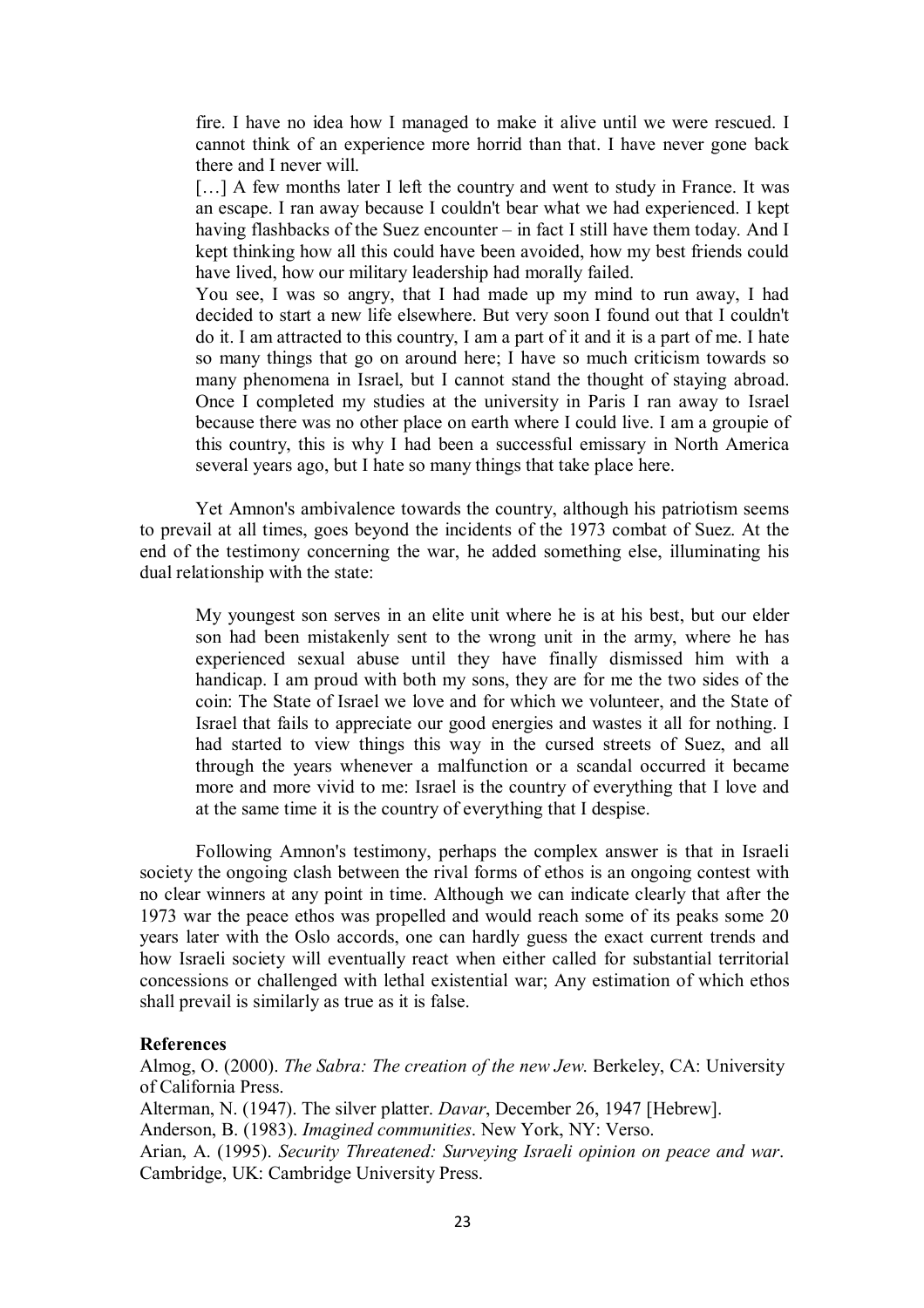Aronson, S. (1992). *The politics and strategy of nuclear weapons in the Middle East: Opacity, theory, and reality, 1960-1991: An Israeli perspective*. Albany, NY: State University of New York Press.

Ashkenazi, E. (2012). Researchers race to document vanishing Jewish heritage of Galilee Druze village. *Ha'aretz*, July, 25, 2012.

Ashplant, T. G., G. Dawson and M. Roper (2000). The politics of commemoration: Contexts, structures and dynamics. In T. G. Ashplant, G. Dawson and M. Roper eds., *The politics of war memory and commemoration*. New York, NY: Routledge.

Avineri, S. (1981). *The making of modern Zionism: The intellectual origins of the Jewish state*. New York, NY: Basic Books.

Avner, Y. (2010). *The Prime Ministers: An intimate narrative of Israeli leadership*. Jerusalem, Israel: The Toby Press.

Bar-Ilan, R. (2011). *Goodbye to love*. Israel: Self published.

Bar-Joseph, U. (2006). Last chance to avoid war: Sadat's peace initiative of February 1973 and its failure. *Journal of Contemporary History*, 41 (3), 545-556.

Bar-Tal, D. (2000). *Shared beliefs in a society: social psychological analysis*. Thousand Oaks, CA: Sage.

Bar-Tal, D. (2004). Siege mentality. In Guy Burgess and Heidi Burgess eds., *Beyond intractability*. Boulder, CO: Conflict Research Consortium. 47-72.

Bar-Tal, D., D. Jacobson, and A. Klieman, eds. (1998). *Security concerns: Insights from the Israeli experience*. Stamford, CT: JAI Press.

Bar-Tal, D., and Y. Teichman (2005). *Stereotypes and prejudice in conflict: representations of Arabs in Israeli Jewish society*. Cambridge, UK: Cambridge University Press.

Barnard, F. M. (2003). *Herder on nationality, humanity and history*. Montreal and Kingston, Canada: McGill-Queen's University Press.

Breaking the Silence (2012). *Our harsh logic: Israeli soldiers' testimonies from the occupied territories, 2000-2010*. New York, NY: Metropolitan Books, Henry Holt & Co.

Bull, H. (2000). Alderson K. and A. Hurrell, eds. *Hedley Bull on international society*. New York, NY: Palgrave Macmillan.

Canetti-Nisim, D., E. Zaidise and A. Pedahzur (2005). Militant attitudes among Israelis throughout the al-Aqsa Intifada. *Palestine-Israel Journal of Politics, Economics & Culture*, 11 (3/4), 104-111.

Caplan, N. (2010). *The Israeli-Palestinian conflict: Contested histories*. West Sussex, UK: John Wiley & Sons Ltd.

Cohen, A. (1985). *An ugly face in the mirror: Reflection of the Jewish-Arab conflict in Hebrew children's literature*. Tel Aviv, Israel: Reshafim. [Hebrew].

Cohen, A. (1992). *Defending water resources: The policy of using air raids on the Israeli-Syrian border*. Tel Aviv, Israel: Ministry of Defense. [Hebrew].

Cohen, M. (1994). *Crescent and cross: The Jews in the middle ages*. Princeton, NJ: Princeton University Press.

Cohen, S. (2008). *Israel and its army: From cohesion to confusion*. New York, NY: Routledge.

Dajani Daoudi, M. S. (2009). The Arab peace initiative: Lost in the translation. *CrossCurrents*, 59 (4), 532-539.

Derry, T. K. (1957). *A short history of Norway*. London, UK: George Allen & Unwin. Derry, T. K. (1973). *A history of modern Norway*. London, UK: Oxford University Press.

Dimont, M. I. (1994). *Jews, God, and history*. New York, NY: Mentor.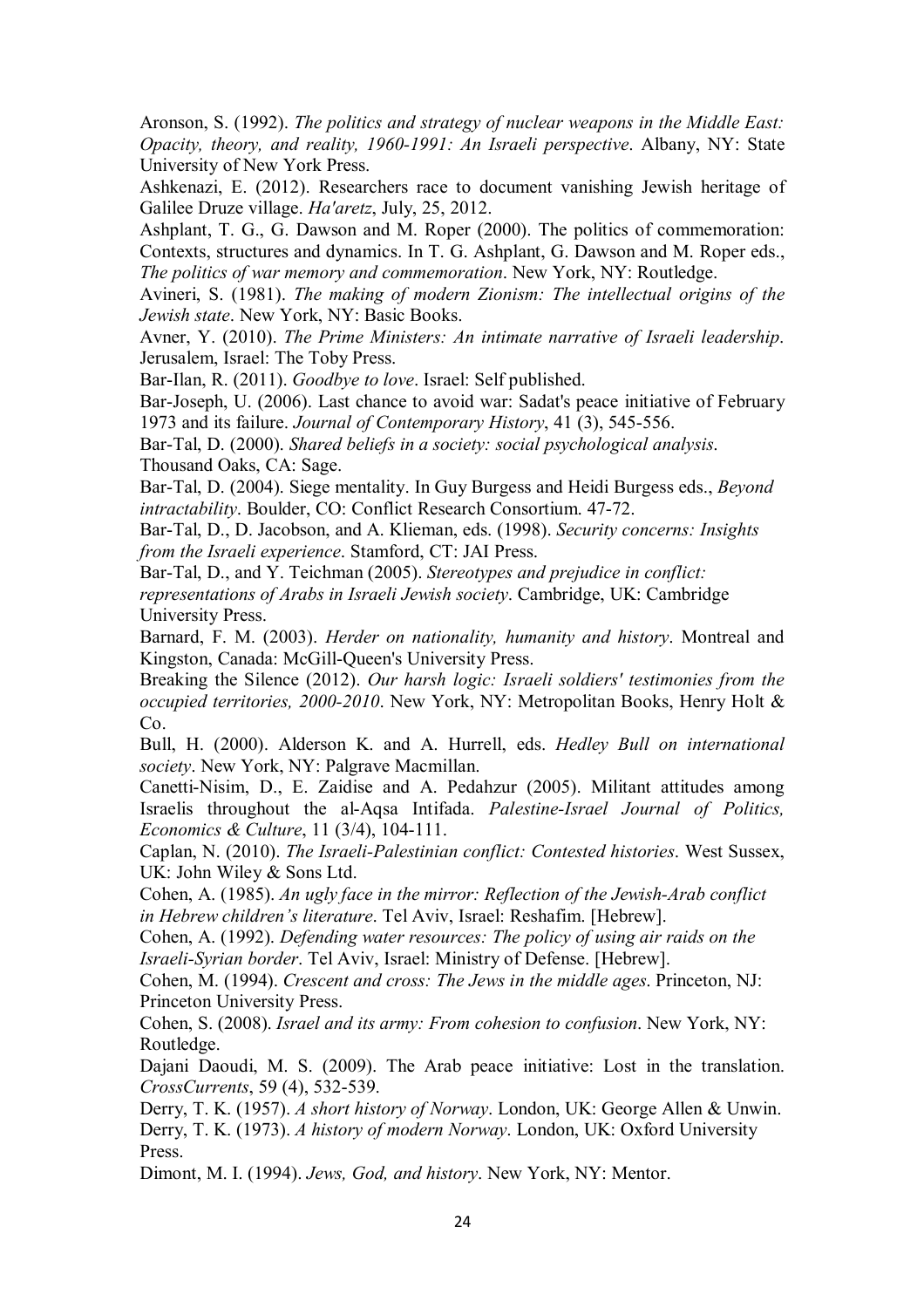Domb, R. (1982). *The Arab in Hebrew prose*. London, UK: Vallentine & Mitchell. Duara, P. (1995). *Rescuing history from nation: questioning narratives of modern China*. Chicago, IL: University of Chicago Press.

Durkheim, E. ([1912] 1995). *The elementary forms of religious life*. New York, NY: The Free Press.

Eisenstadt, S. N. (1986). *The transformation of Israeli society: An essay in interpretation*. Boulder, CO: Westview Press.

Etzioni, A. (2009). Minorities and the national ethos. *Politics*, 29 (2), 100-110.

Evrigenis, I. J. (2008). *Fear of enemies and collective action*. New York, NY: Cambridge University Press.

Fentress, J. and C. Wickham (1992). *Social memory*. Oxford, UK: Blackwell.

Giddens, A. (1984). *The constitution of society*. Cambridge, UK: Polity press.

Gordon, C. (1992). Perceived threat in prolonged social conflict: The case of the conflict between religious and secular Jews in Israel. *Paper presented at the 15th annual scientific meeting of the International Society of Political Psychology*. San Francisco, USA.

Grifiths, M. (1992). *Realism, idealism and international politics: A reinterpretation*. New York, NY: Routledge.

Haber, E. (1978). *Menachem Begin: The legend and the man*. New York, NY: Delacorte.

Halbwachs, M. ([1952] 1992). *On collective memory*. Chicago, IL: University of Chicago Press.

Handel, M. (2008). *Israel's political-military doctrine*. Cambridge, MA: Harvard University Press.

Harkabi, Y. (1968). *Israel's Position in its Conflict with the Arabs*. Tel Aviv, Israel: Dvir.

Harkabi, Y. (1977). *Arab strategies and Israel's response*. New York, NY: The Free Press.

Hasfari, S. (1994). *The children of Winter 1973*. Broadcast on Channel 1, Israeli TV, May 14, 1994.

Hazony, Y. (2001). *The Jewish State: The struggle for Israel's soul*. New York, NY: Basic Books.

Hedges, C. (2003). *What every person should know about war*. New York, NY: Free Press.

Hertzberg, A. ed. (1982). *The Zionist idea: A reader*. New York, NY: Anthem.

Herzog, C. ([1975] 2003). *The War of Atonement: the inside story of the Yom Kippur War*. London, UK: Greenhill Books.

Hirst, D. (1984). *The gun and the olive branch: The roots of violence in the Middle East*. London, UK: Faber and Fiber.

Hobsbaum, E. (1983). Introduction: Inventing traditions. In E. Hobsbaum and T. Ranger eds., *The invention of traditions*. New York, NY: Cambridge University Press. Hofstede, G. (2001). *Culture's consequences: Comparing values, behaviors, institutions, and organizations across nations*. Thousand Oaks, CA: Sage.

Holmes, R. L. (1989). *On war and morality*. Princeton, NJ: Princeton University Press.

Horowitz, D. (1982). The Israel Defense Forces: A civilianized military in a partially militarized society. In R. Kolkowitz and A. Korbonski eds., *Soldiers, peasants and bureaucrats*. London, UK: George Allen and Unwin.

Horowitz, D. (1984). Israeli perception of national security, 1948-1972. In B. Neuberger, ed., *Diplomacy and Confrontation: Selected Issues in Israel's Foreign*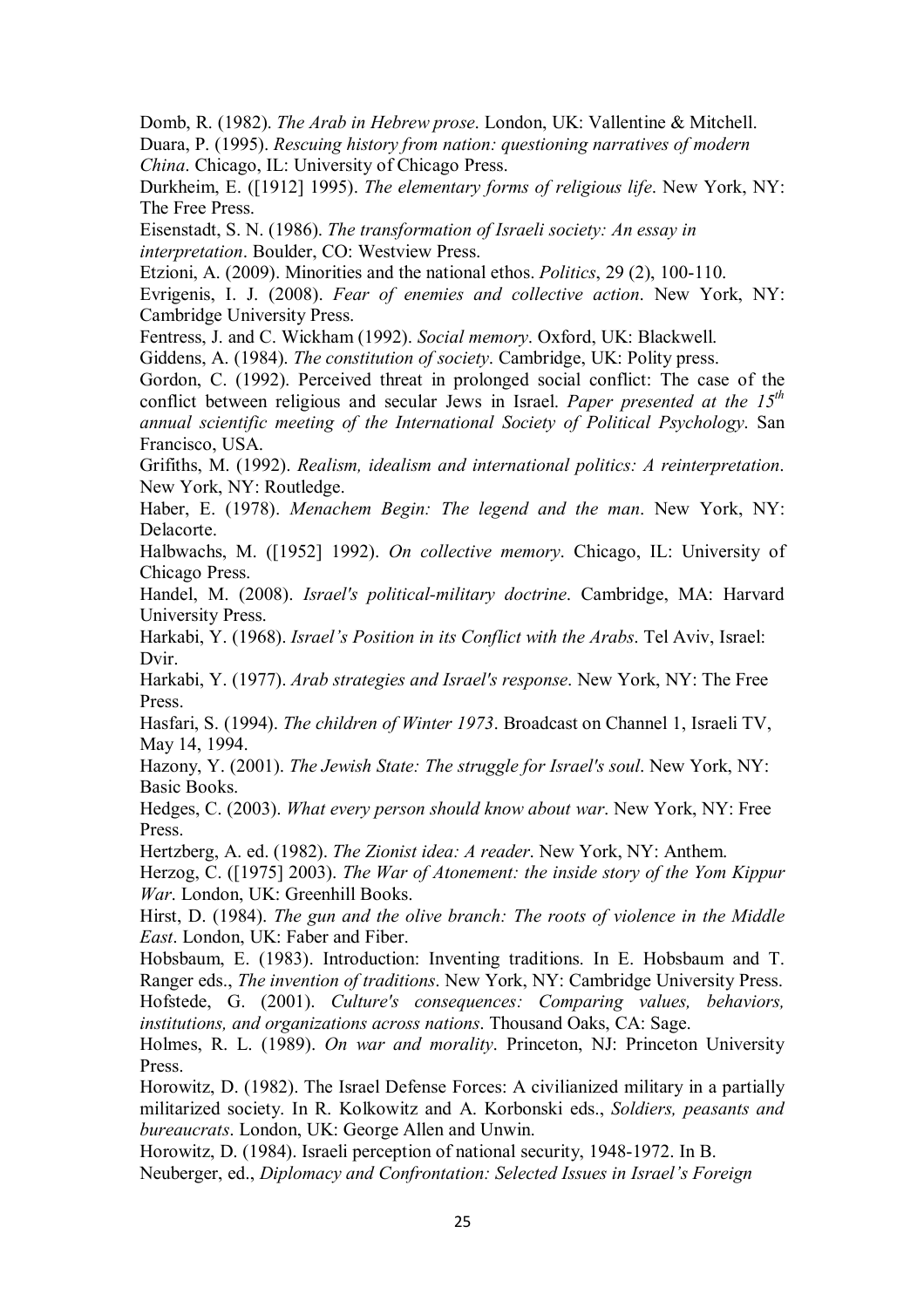*Relations 1948-1978*. Tel Aviv, Israel: Open University. 104-148.

House, J. M. (2008). *Why war? Why an army?* Westport, CT: Praeger Security International.

Inbar, E. (1999). *Yitzhak Rabin and Israel's national security*. Washington, DC: Wilson Center and John Hopkins University Press.

Johnson, P. (1987). *A history of the Jews*. New York, NY: Harper & Row.

Khouri, F. J. (1985). *The Arab-Israeli dilemma*. Syracuse, NY: Syracuse University Press.

Kimmerling, B. (1983). *Zionism and territory: The socioterritorial dimensions of Zionist politics*. Berkeley, CA: University of California, Institute of International Studies.

Kotler, Y. (1974). *The shock: The Yom Kippur War*. Tel Aviv, Israel: Schocken.

Landau, J. J. (1971). *Israel and the Arabs*. Jerusalem, Israel: Israel Communication.

Laqueur, W. (2003). *A history of Zionism: From the French Revolution to the establishment of the state of Israel*. New York, NY: Shocken Books.

Larsen, K. (1948). *A history of Norway*. Princeton, NJ: Princeton University Press.

Levi-Strauss, C. (1979). *Myth and meaning*. New York, NY: Shocken.

Lewin, E. (2011). *Patriotism: insights from Israel*. Amherst, NY: Cambria.

Lewin, E. (2012). National resilience during war: Refinig the decision-making model. Langham, MD: Lexington.

Lissak, M. (1993). Civilian components in national security doctrine. In A. Yaniv, ed., *National security and democracy in Israel*. Boulder, CO: Lynne Rienner. 55-80.

Lorch, N. (1976). *One long war: Arab versus Jew since 1920*. Jerusalem, Israel: Keter.

Lupovitch, H. N. (2010). *Jews and Judaism in world history*. New York, NY: Routledge.

Maoz, I. and C. McCauly (2008). Threat, dehumanization and support for retaliatory aggressive policies in asymmetric conflict. *Journal of Conflict Resolution*, 52 (1), 93- 116.

Morris, B. (1993). The Israeli press and the Qibya operation. *Journal of Palestine Studies*, 25 (4), 40-52.

Mueller, J. E. (1973). *War, presidents and public opinion*. New York, NY: John Wiley & Sons Inc.

Naor, A. (1993). *Begin in power: A personal testimony*. Tel Aviv, Israel: Yediot Ahronoth.

Nikelly, A. G. (2000). Globalization and community feeling: Are they compatible? *The Journal of Individual Psychology*, 56 (4), 436-448.

Norman, R. (1995). *Ethics, killing and war*. Cambridge, UK: Cambridge University Press.

Olick, J. K. and D. Levy (1997). Collective memory and cultural constraint: holocaust myth and rationality in German politics. *The American Sociological Review*, 62 (2), 921-936.

O'Sullivan, P. (1986). *Geopolitics*. London and Sydney: Croom Helm Ltd.

Oren, N. (2009). *The Israeli ethos of conflict, 1967-2006; working paper no. 27*. Arlington, VA: George Mason University – Institute for Conflict Analysis and Resolution.

Oysterman, D., H. M. Coon, and M. Kemmelmeier (2002). Rethinking individualism and collectivism: Evaluation of theoretical assumptions and meta-analyses. *Psychological Bulletin*, 128 (1), 3-72.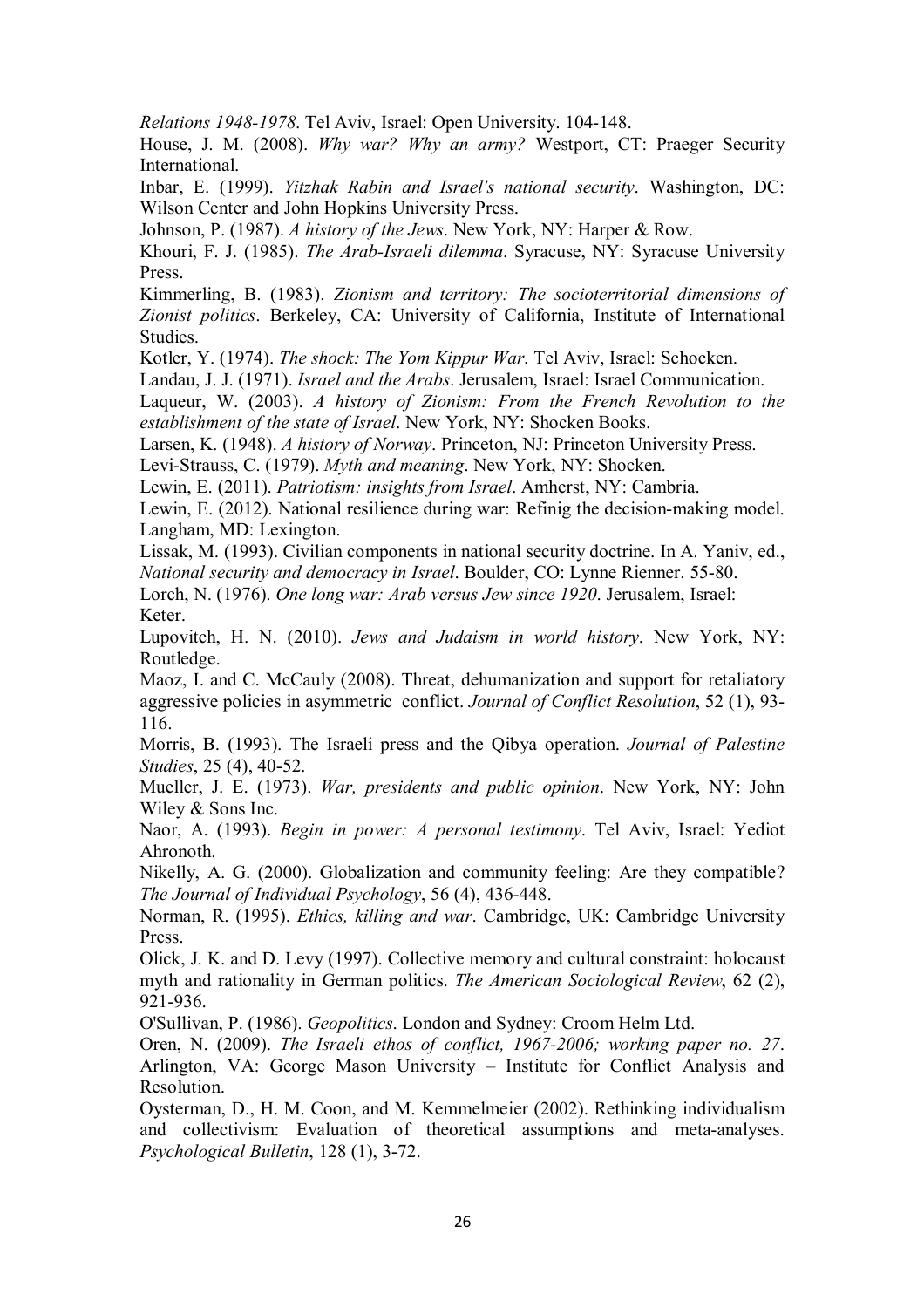Pappe, I. (1992). *The making of the Arab-Israeli conflict 1947-1951*. London, UK: I. B. Tauris.

Pappe, I. (2004). *A history of modern Palestine*. New York, NY: Cambridge University Press.

Pappe, I. (2008). Zionism as colonialism: A comparative view of diluted colonialism in Asia and Africa. *South Atlantic Quarterly*, 4, 612-633.

Parker, R. B. (1996). *The Six Day War: A retrospective*. Gainesville, FL: University Press of Florida.

Parkes, J. (1966). *Anti-Semitism*. London, UK: Vallentine Mitchell.

Peri, Y. (1983). *Between battles and ballots: Israeli military in politics*. Cambridge, UK: Cambridge University Press.

Poliakov, L. (1975). *A history of anti-Semitism, Vol. 2, from Muhammed to the Marranos*. Philadelphia, PA: Penn Press.

Rabinovich, I. (1991). *The road not taken: Early Arab-Israeli negotiations*. New York, NY: Oxford University Press.

Ram, U. (2005). Four perspectives on civil society and post-Zionism in Israel: Looking at Israel society from post-ideological, post-modernist, post-colonial and post-Marxist perspectives. *Palestine-Israel Journal*, 12 (1), 33-42.

Reich, B. (2002). Israel's quest for peace*. Mediterranean Quarterly*, 13 (2), 67-95.

Reshef, T. (1996). *Peace Now: From the officers' letter to Peace Now*. Jerusalem, Israel: Keter.

Roshwald, A. (2006). *The endurance of nationalism: Ancient roots and modern dilemmas*. Cambridge, UK: Cambridge University Press.

Rothstein, B. (2000). Social capital in the social democratic state: the Swedish model and civil society. In R. Putnam ed., *The decline of social capital? Political culture as a condition for democracy*. Princeton, NJ: Princeton University Press.

Rubin, B. (1994). From war to peace. In B. Rubin, J. Ginat, M. Ma'oz eds., *From war to peace: Arab-Israeli relations*, 1973-1993. New York, NY: New York University Press. 3-9.

Rubinstein, A. (2000). *From Herzl to Rabin: The changing image of Zionism*. Teaneck, NJ: Holmes & Meier Publishers Inc.

Russell, M. A. (2007). *Between tradition and modernity: Aby Warburg and the public purposes of art in Hamburg 1896-1918*. New York, NY and Oxford, UK: Berghahn Books.

Sachar, H. M. (2003). *A history of Israel from the rise of Zionism to our time*. New York, NY: Alfred A. Knopf.

Said, E. (1979). *The question of Palestine*. New York, NY: Times Books.

Said, E. (1995). *Peace and its discontents: Essays on Palestine in the Middle East peace process*. New York, NY: Vintage Books.

Segev, T. (1984). *1949 – The First Israelis*. Jerusalem, Israel: Domino Press.

Segev, T. (2000). *One Palestine, complete: Jews and Arabs under the British*

*Mandate*. New York, NY: Henry Holt & Co.

Shafir, G. (1996). *Land, labor and the origins of the Israeli-Palestinian conflict, 1882-1914*. San Diego, CA: University of California Press.

Shapira, A. (1996). Native sons. In J. Reinharz and A. Shapira eds., *Essential papers on Zionism*. New York, NY: New York University Press. 790-821.

Shapira, A. (1999). On the spiritual rootlessness and circumscription to the "here and now" in the Sabra world view. In D. Urion and E. Karsh eds., *In search of identity: Jewish aspects in Israeli culture*. London, UK: Frank-Cass. 103-131.